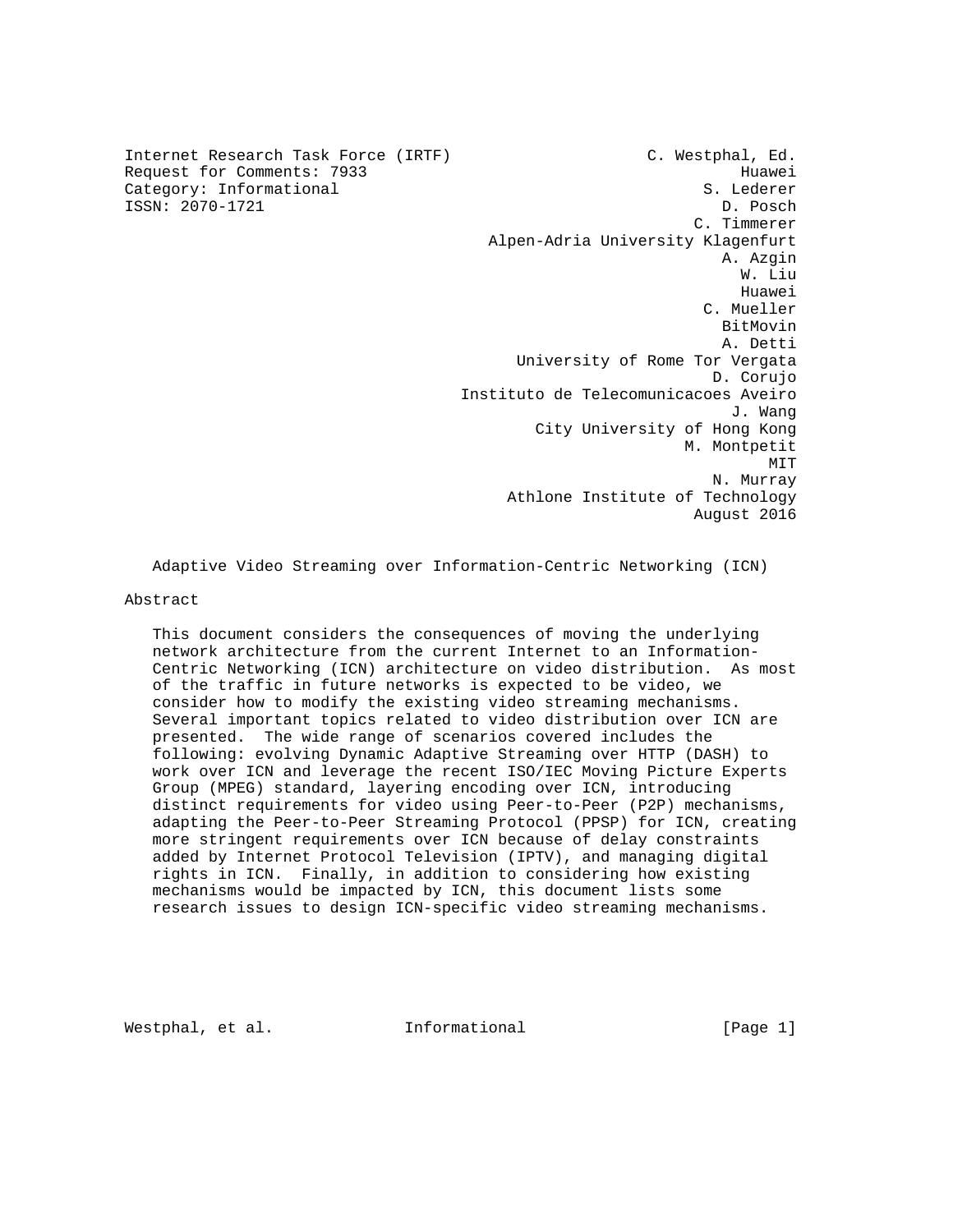Status of This Memo

 This document is not an Internet Standards Track specification; it is published for informational purposes.

 This document is a product of the Internet Research Task Force (IRTF). The IRTF publishes the results of Internet-related research and development activities. These results might not be suitable for deployment. This RFC represents the consensus of the Information- Centric Networking Research Group of the Internet Research Task Force (IRTF). Documents approved for publication by the IRSG are not a candidate for any level of Internet Standard; see Section 2 of RFC 7841.

 Information about the current status of this document, any errata, and how to provide feedback on it may be obtained at http://www.rfc-editor.org/info/rfc7933.

Copyright Notice

 Copyright (c) 2016 IETF Trust and the persons identified as the document authors. All rights reserved.

 This document is subject to BCP 78 and the IETF Trust's Legal Provisions Relating to IETF Documents (http://trustee.ietf.org/license-info) in effect on the date of publication of this document. Please review these documents carefully, as they describe your rights and restrictions with respect to this document.

Table of Contents

|               |                                                         |  |  |  |  |  |  |  | $\overline{4}$ |
|---------------|---------------------------------------------------------|--|--|--|--|--|--|--|----------------|
| $\mathcal{P}$ | Conventions Used in This Document                       |  |  |  |  |  |  |  | $\overline{4}$ |
| $\mathcal{R}$ | Use Case Scenarios for ICN and Video Streaming $\dots$  |  |  |  |  |  |  |  | - 5            |
| 4.            |                                                         |  |  |  |  |  |  |  | - 6            |
|               |                                                         |  |  |  |  |  |  |  | 7              |
|               | 5.1. Introduction to Client-Driven Streaming and DASH 7 |  |  |  |  |  |  |  |                |
|               |                                                         |  |  |  |  |  |  |  | 8              |
|               | 5.3. Interactions of Video Streaming with ICN 8         |  |  |  |  |  |  |  |                |
|               | 5.3.1. Interactions of DASH with ICN 8                  |  |  |  |  |  |  |  |                |
|               | 5.3.2. Interaction of ICN with Layered Encoding 10      |  |  |  |  |  |  |  |                |
|               | 5.4. Possible Integration of Video Streaming and ICN    |  |  |  |  |  |  |  |                |
|               |                                                         |  |  |  |  |  |  |  |                |
|               |                                                         |  |  |  |  |  |  |  |                |
|               | 5.4.2. Testbed, Open-Source Tools, and Dataset 13       |  |  |  |  |  |  |  |                |
|               |                                                         |  |  |  |  |  |  |  |                |

Westphal, et al. 1nformational 1999 [Page 2]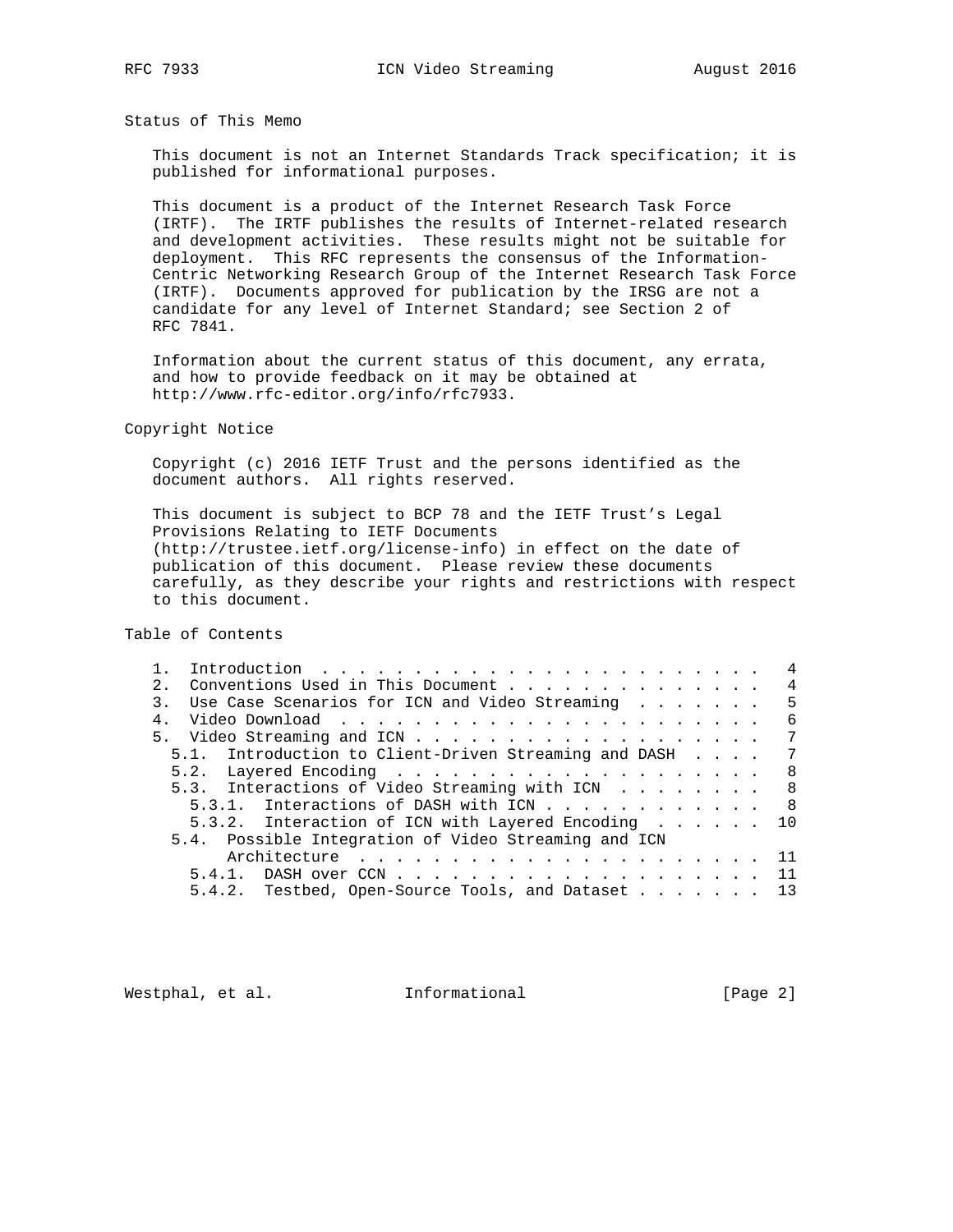| P2P Video Distribution and ICN<br>რ —                                                                                                                                                                                                                                                                                                                                              | 14 |
|------------------------------------------------------------------------------------------------------------------------------------------------------------------------------------------------------------------------------------------------------------------------------------------------------------------------------------------------------------------------------------|----|
| 6.1.                                                                                                                                                                                                                                                                                                                                                                               | 14 |
| 6.2. PPSP over ICN: Deployment Concepts                                                                                                                                                                                                                                                                                                                                            | 16 |
| 6.2.1. PPSP Short Background                                                                                                                                                                                                                                                                                                                                                       | 16 |
| 6.2.2. From PPSP Messages to ICN Named-Data                                                                                                                                                                                                                                                                                                                                        | 16 |
| Support of PPSP Interaction through a Pull-Based ICN<br>6.2.3.                                                                                                                                                                                                                                                                                                                     |    |
|                                                                                                                                                                                                                                                                                                                                                                                    | 17 |
| Abstract Layering for PPSP over ICN<br>6.2.4.                                                                                                                                                                                                                                                                                                                                      | 18 |
| 6.2.5. PPSP Interaction with the ICN Routing Plane                                                                                                                                                                                                                                                                                                                                 | 19 |
| ICN Deployment for PPSP<br>6.2.6.                                                                                                                                                                                                                                                                                                                                                  | 19 |
| Impact of MPEG-DASH Coding Schemes<br>6.3.                                                                                                                                                                                                                                                                                                                                         | 20 |
| 7 <sub>1</sub>                                                                                                                                                                                                                                                                                                                                                                     | 21 |
| 7.1.                                                                                                                                                                                                                                                                                                                                                                               | 21 |
| ICN Benefits for IPTV Delivery<br>7.2.                                                                                                                                                                                                                                                                                                                                             | 22 |
| 8. Digital Rights Management in ICN                                                                                                                                                                                                                                                                                                                                                | 24 |
| 8.1. Broadcast Encryption for DRM in ICN                                                                                                                                                                                                                                                                                                                                           | 24 |
| 8.2. AAA-Based DRM for ICN Networks                                                                                                                                                                                                                                                                                                                                                | 27 |
|                                                                                                                                                                                                                                                                                                                                                                                    | 27 |
| $\verb+Implementation + \verb++ + \verb+++ + \verb+++ + \verb+++ + \verb+++ + \verb+++ + \verb+++ + \verb+++ + \verb+++ + \verb+++ + \verb+++ + \verb+++ + \verb+++ + \verb+++ + \verb+++ + \verb+++ + \verb+++ + \verb+++ + \verb+++ + \verb+++ + \verb+++ + \verb+++ + \verb+++ + \verb+++ + \verb+++ + \verb+++ + \verb+++ + \verb+++ + \verb+++ + \verb+++ + \verb+$<br>8.2.2. | 28 |
| 9. Future Steps for Video in ICN                                                                                                                                                                                                                                                                                                                                                   | 28 |
| Large-Scale Live Events<br>9.1.                                                                                                                                                                                                                                                                                                                                                    | 29 |
| Video Conferencing and Real-Time Communications<br>9.2.                                                                                                                                                                                                                                                                                                                            | 29 |
| Store-and-Forward Optimized Rate Adaptation<br>9.3.                                                                                                                                                                                                                                                                                                                                | 29 |
| Heterogeneous Wireless Environment Dynamics<br>9.4.                                                                                                                                                                                                                                                                                                                                | 30 |
| Network Coding for Video Distribution in ICN<br>9.5.                                                                                                                                                                                                                                                                                                                               | 32 |
| Synchronization Issues for Video Distribution in ICN<br>9.6.                                                                                                                                                                                                                                                                                                                       | 32 |
|                                                                                                                                                                                                                                                                                                                                                                                    | 33 |
|                                                                                                                                                                                                                                                                                                                                                                                    | 33 |
|                                                                                                                                                                                                                                                                                                                                                                                    | 34 |
| Normative References<br>12.1.                                                                                                                                                                                                                                                                                                                                                      | 34 |
| Informative References<br>12.2.                                                                                                                                                                                                                                                                                                                                                    | 34 |
|                                                                                                                                                                                                                                                                                                                                                                                    | 38 |
|                                                                                                                                                                                                                                                                                                                                                                                    | 39 |
|                                                                                                                                                                                                                                                                                                                                                                                    |    |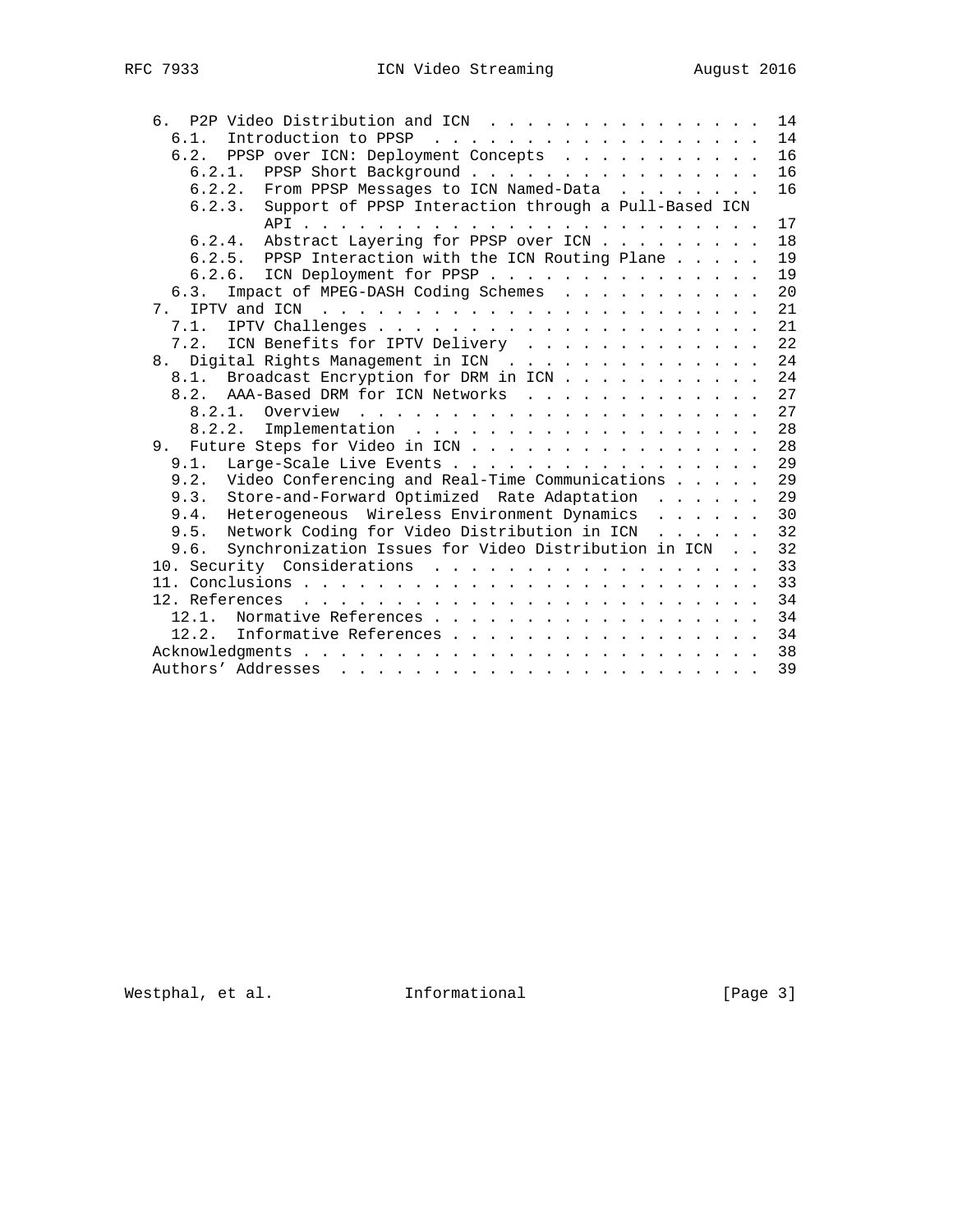# 1. Introduction

 The unprecedented growth of video traffic has triggered a rethinking of how content is distributed, both in terms of the underlying Internet architecture and in terms of the streaming mechanisms to deliver video objects.

 In particular, the IRTF ICNRG research group has been chartered to study new architectures centered upon information; the main contributor to Internet traffic (and information dissemination) is video, and this is expected to stay the same in the near future. If ICN is expected to become prominent, it will have to support video streaming efficiently.

As such, it is necessary to discuss going in two separate directions:

 Can the current video streaming mechanisms be leveraged and adapted to an ICN architecture?

 Can (and should) new, ICN-specific video streaming mechanisms be designed to fully take advantage of the new abstractions exposed by the ICN architecture?

 This document focuses on the first question in an attempt to define the use cases for video streaming and some requirements. It also focuses on a few scenarios (namely, Netflix-like video streaming, P2P video sharing, and IPTV) and identifies how the existing protocols can be adapted to an ICN architecture. In doing so, it also identifies the main issues with these protocols in this ICN context.

 In addition to this document, other works have considered specific aspects of dynamic adaptive streaming in ICN [Lederer13b] [Lederer13a] [Grand113] [Detti12]. This document is informed by these works, as well as others.

 In this document, we give a brief overview of the existing solutions for the selected scenarios. We then examine the interactions of such existing mechanisms with the ICN architecture and list some of the interactions any video streaming mechanism will have to consider. Finally, we identify some areas for future research.

2. Conventions Used in This Document

 In examples, "C:" and "S:" indicate lines sent by the client and server, respectively.

Westphal, et al. **Informational** [Page 4]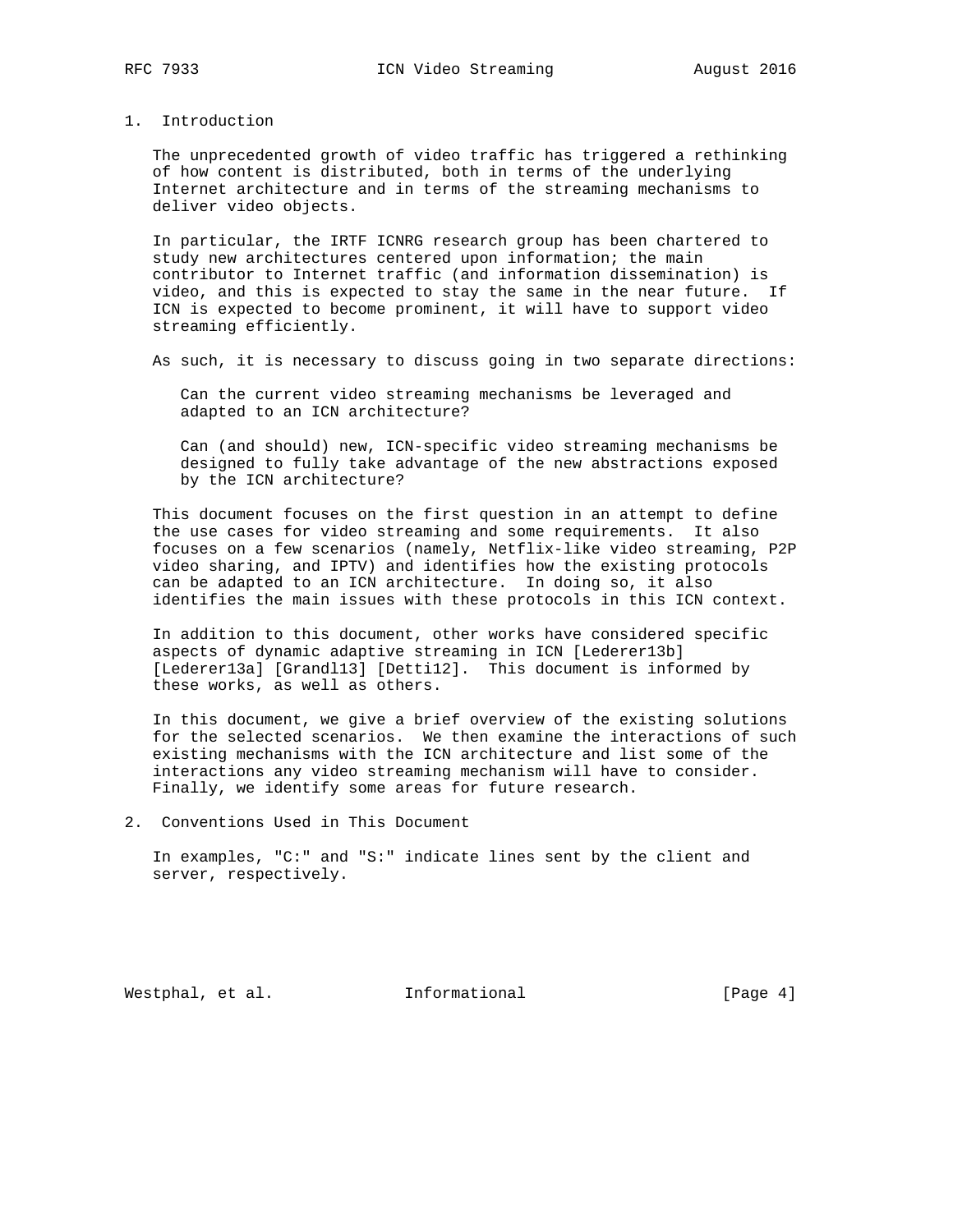# 3. Use Case Scenarios for ICN and Video Streaming

 For ICN-specific descriptions, we refer to the other research group documents [RFC7476]. For our purpose, we assume here that "ICN" refers to an architecture where content is retrieved by name and with no binding of content to a specific network location.

 Both live and on-demand consumption of multimedia content come with timing requirements for the delivery of the content. Additionally, real-time use cases (such as audio-video conferencing [Jacobson09a], game streaming, etc.) come with stricter timing requirements. Long startup delays, buffering periods, poor video quality, etc., should be avoided to achieve a better Quality of Experience (QoE) for the consumer of the content. For a definition of QoE in the context of video distribution, please refer to [LeCallet13]. The working definition is as follows:

 Quality of Experience (QoE) is the degree of delight or annoyance of the user of an application or service. It results from the fulfillment of his or her expectations with respect to the utility and/or enjoyment of the application or service in the light of the user's personality and current state.

 Of course, these requirements are heavily influenced by routing decisions and caching, which are central parts of ICN and that have to be considered when streaming video in such infrastructures.

 Due to this range of requirements, we find it useful to narrow the focus to four scenarios (more can be included later):

- o a video download architecture similar to that of Apple iTunes, where the whole file is being downloaded to the client and can be replayed there multiple times;
- o a video streaming architecture for playing back movies, which is relevant for the naming and caching aspects of ICN as well as the interaction with the rate adaptation mechanism necessary to deliver the best QoE to the end user;
- o a P2P architecture for sharing videos, which introduces more stringent routing requirements in terms of locating copies of the content as the location of the peers evolves and peers join and leave the swarm they use to exchange video chunks (for P2P definitions and taxonomy, please refer to RFC 5694; and
- o IPTV, which introduces requirements for multicasting and adds stronger delay constraints.

Westphal, et al. 1nformational 1999 [Page 5]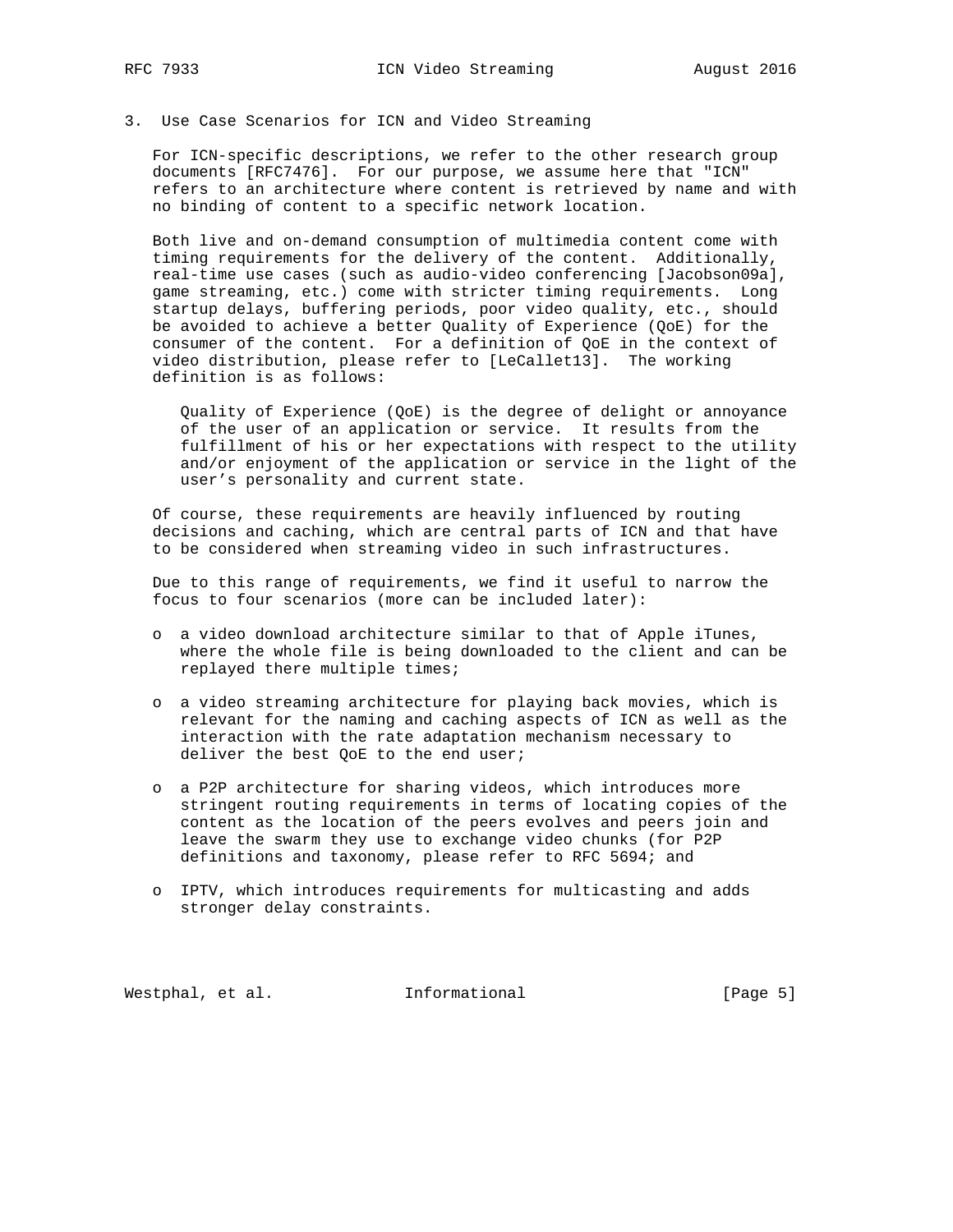Other scenarios, such as video conferencing and real-time video communications, are not explicitly discussed in this document even though they are in scope. Also, events of mass-media distribution, such as a large crowd at a live event, add new requirements to be included in later versions.

 The current state-of-the-art protocols in an IP context can be modified for the ICN architecture. The remainder of this document is organized as follows: Section 4 discusses video download; Section 5 briefly describes DASH [ISO-DASH] and Layered Encoding (Modification Detection Code (MDC), Scalable Video Coding (SVC)); Section 6 focuses on P2P and PPSP; Section 7 highlights the requirements of IPTV; Section 8 describes the issues of DRM; and Section 9 lists some research issues to be solved for ICN-specific video delivery mechanisms.

 Video-conferencing and real-time-video communications will be described in further detail in future works. Mass distribution of content at live, large-scale events (stadiums, concert halls, etc.) for which there is no clearly adopted existing protocol is another topic for further research.

4. Video Download

 Video download, namely the fetching of a video file from a server or a cache down to the user's local storage, is a natural application of ICN. It should be supported natively without requiring any specific considerations.

 This is supported now by a host of protocols (say, Secure Copy (SCP), FTP, or over HTTP), which would need to be replaced by new ICN specific protocols to retrieve content in ICNs.

 However, current mechanisms are built atop existing transport protocols. Some ICN proposals (Context-Centric Network (CCN) or Named Data Networking (NDN), for instance) attempt to leverage the work done upon these transport protocols. One proposal is to use the TCP congestion window (and the associated Adaptive Increase, Multiplicative Decrease (AIMD)) to decide how many object requests ("Interests" in CCN/NDN terminology) should be in flight at any point in time.

 It should be noted that ICN intrinsically supports different transport mechanisms, which could achieve better performance than TCP, as they subsume TCP into a special case. For instance, one could imagine a link-by-link transport coupled with caching. This is enabled by the ICN architecture and would facilitate the point-to point download of video files.

Westphal, et al. 1nformational 1999 [Page 6]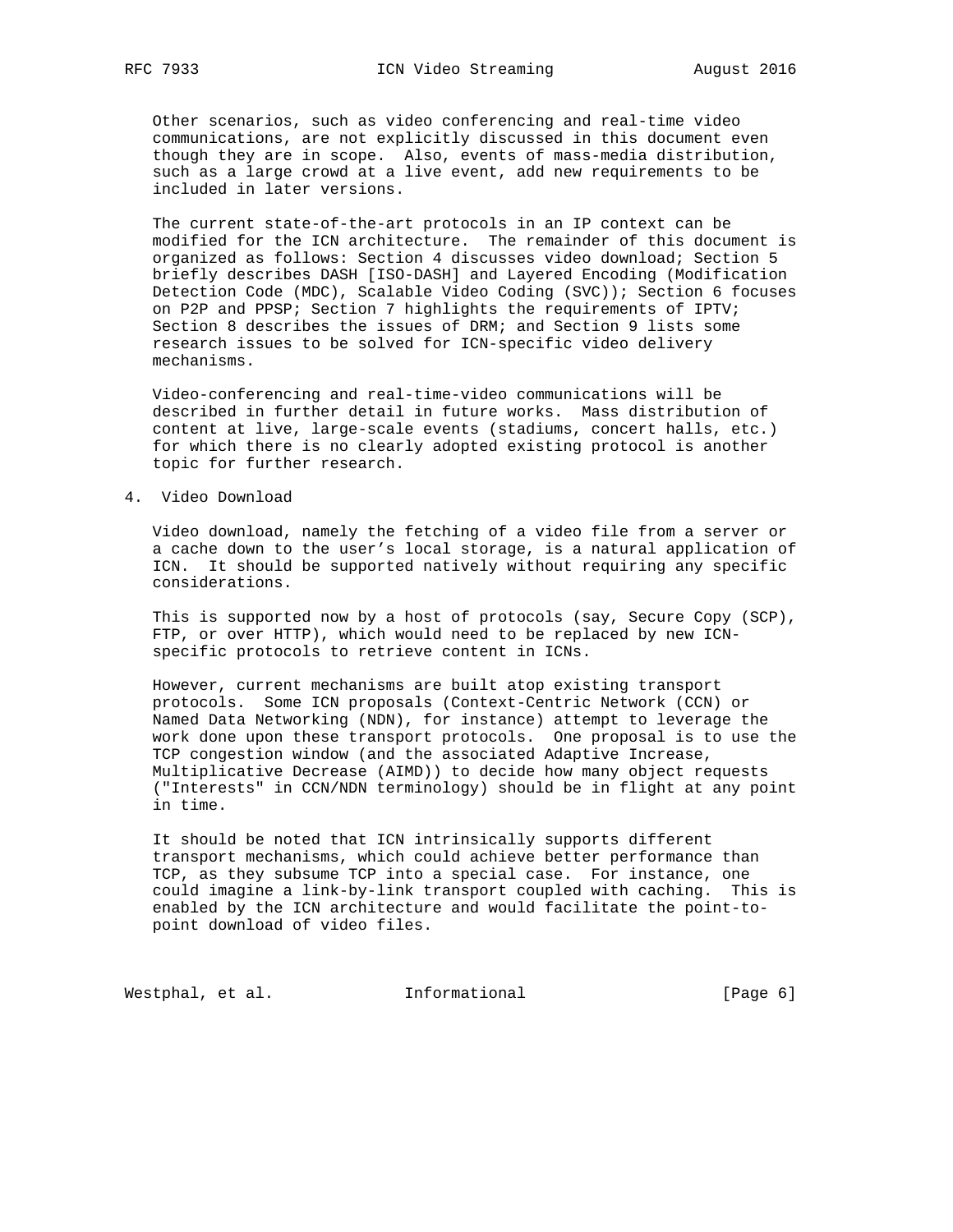# 5. Video Streaming and ICN

# 5.1. Introduction to Client-Driven Streaming and DASH

 Media streaming over HTTP and, in a further consequence, streaming over the TCP, has become omnipresent in today's Internet. Content providers such as Netflix, Hulu, and Vudu do not deploy their own streaming equipment: they use the existing Internet infrastructure as it is and simply deploy their own services Over The Top (OTT). This streaming approach works surprisingly well without any particular support from the underlying network due to the use of efficient video compression, Content Delivery Networks (CDNs), and adaptive video players. Earlier video streaming research mostly recommended use of the User Datagram Protocol (UDP) combined with the Real-time Transport Protocol (RTP). It assumed it would not be possible to transfer multimedia data smoothly with TCP, because of its throughput variations and large retransmission delays. This point of view has significantly evolved today. HTTP streaming, and especially its most simple form known as progressive download, has become very popular over the past few years because it has some major benefits compared to RTP streaming. As a consequence of the consistent use of HTTP for this streaming method, the existing Internet infrastructure consisting of proxies, caches, and CDNs could be used. Originally, this architecture was designed to support best-effort delivery of files and not real-time transport of multimedia data. Nevertheless, real-time streaming based on HTTP could also take advantage of this architecture, in comparison to RTP, which could not leverage any of the aforementioned components. Another benefit that results from the use of HTTP is that the media stream could easily pass firewalls or Network Address Translation (NAT) gateways, which was definitely a key for the success of HTTP streaming. However, HTTP streaming is not the holy grail of streaming as it also introduces some drawbacks compared to RTP. Nevertheless, in an ICN-based video streaming architecture these aspects also have to be considered.

 The basic concept of DASH [ISO-DASH] is to use segments of media content, which can be encoded at different resolutions, bit rates, etc., as so-called representations. These segments are served by conventional HTTP web servers and can be addressed via HTTP GET requests from the client. As a consequence, the streaming system is pull-based and the entire streaming logic is located on the client, which makes it scalable and allows for adaptation of the media stream to the client's capabilities.

 In addition to this, the content can be distributed using conventional CDNs and their HTTP infrastructure, which also scales very well. In order to specify the relationship between the contents' media segments and the associated bit rate, resolution, and

Westphal, et al. 1nformational 1999 [Page 7]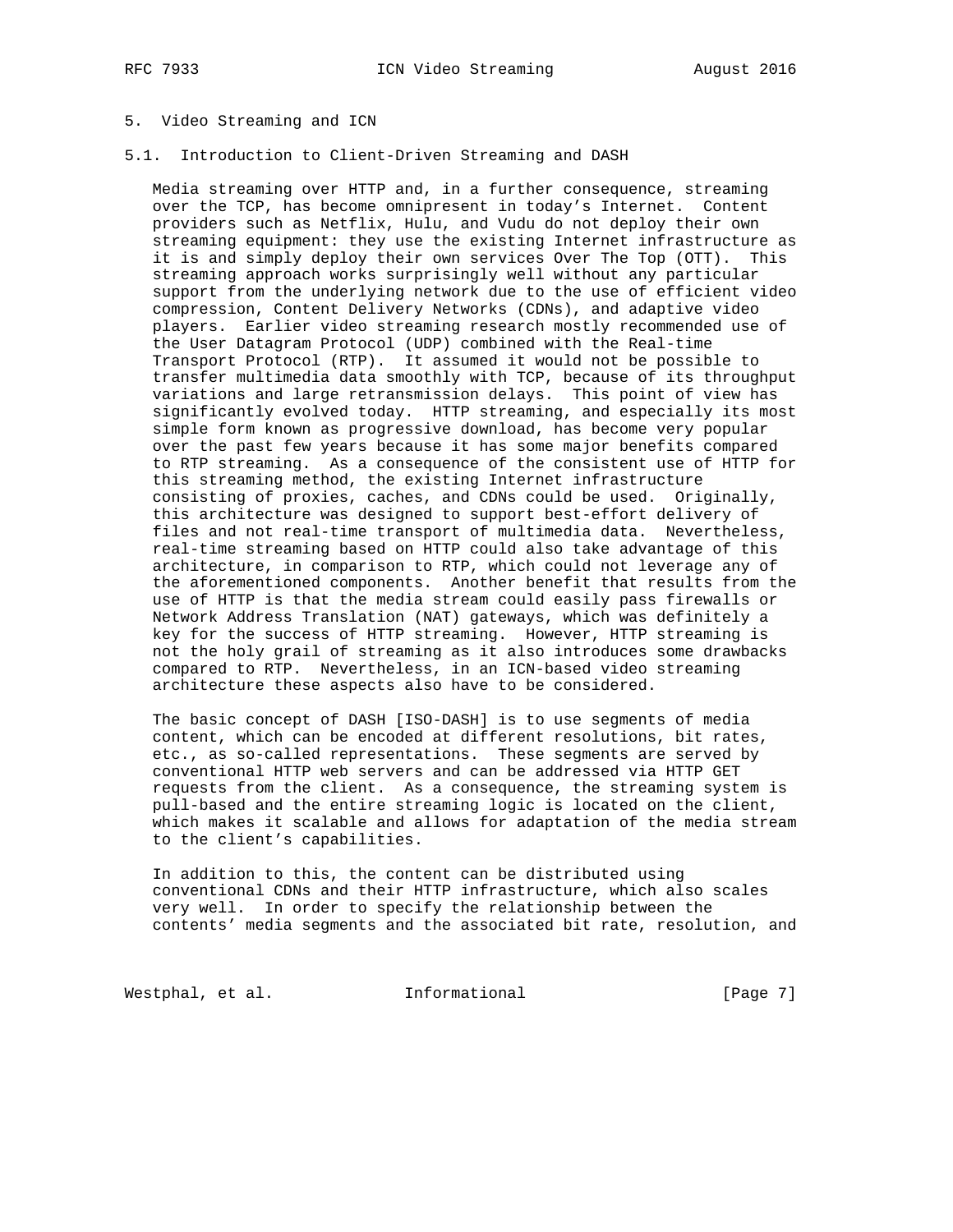timeline, the Media Presentation Description (MPD) is used, which is an XML document. The MPD refers to the available media segments using HTTP URLs, which can be used by the client for retrieving them.

5.2. Layered Encoding

 Another approach for video streaming consists in using layered encoding. Namely, scalable video coding formats the video stream into different layers: a base layer that can be decoded to provide the lowest bit rate for the specific stream and enhancement layers that can be transmitted separately if network conditions allow. The higher layers offer higher resolutions and enhancement of the video quality, while the layered approach allows for adaptation to the network conditions. This is used in an MPEG-4 scalable profile or H.263+. H264SVC is available but not much deployed. JPEG2000 has a wavelet transform approach for layered encoding but has not been deployed much either. It is not clear if the layered approach is fine-grained enough for rate control.

- 5.3. Interactions of Video Streaming with ICN
- 5.3.1. Interactions of DASH with ICN

 Video streaming (DASH in particular) has been designed with a goal that is aligned with that of most ICN proposals: it is a client-based mechanism that requests items (in this case, chunks of a video stream) by name.

ICN and MPEG-DASH [ISO-DASH] have several elements in common:

- o the client-initiated pull approach;
- o the content being dealt with in pieces (or chunks);
- o the support of efficient replication and distribution of content pieces within the network;
- o the scalable, session-free nature of the exchange between the client and the server at the streaming layer: the client is free to request any chunk from any location; and
- o the support for potentially multiple source locations.

 For the last point, DASH may list multiple source URLs in a manifest, and ICN is agnostic to the location of a copy it is receiving. We do not imply that current video streaming mechanisms attempt to draw the

Westphal, et al. 1nformational 1999 [Page 8]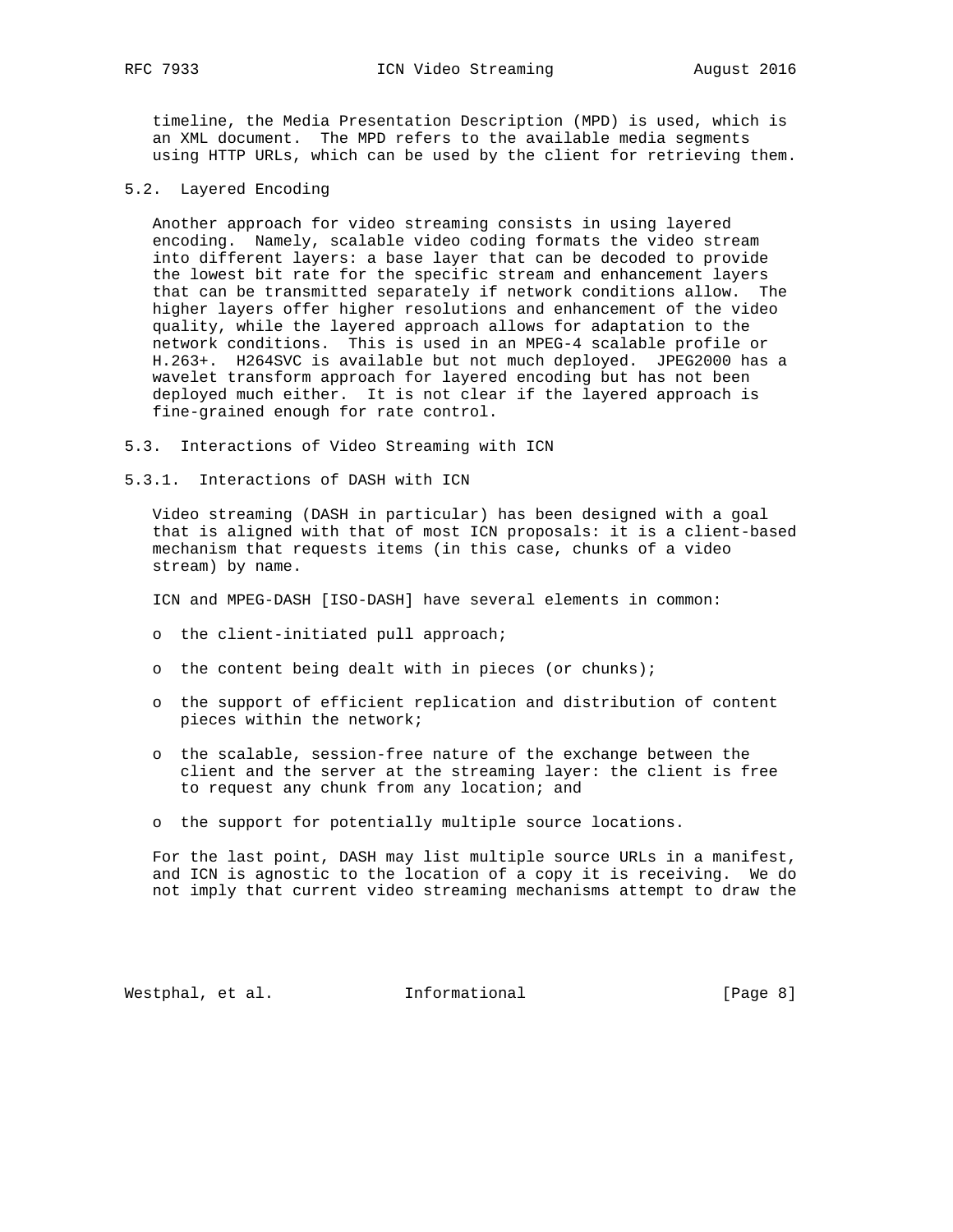content from multiple sources concurrently. This is a potential benefit of ICN but is not considered in the current approaches mentioned in this document.

 As ICN is a promising candidate for the Future Internet (FI) architecture, it is useful to investigate its suitability in combination with multimedia streaming standards like MPEG-DASH. In this context, the purpose of this section is to present the usage of ICN instead of HTTP in MPEG-DASH.

 However, there are some issues that arise from using a dynamic rate adaptation mechanism in an ICN architecture (note that some of the issues are related to caching and are not necessarily unique to ICN):

- o Naming of the data in DASH does not necessarily follow the ICN convention of any of the ICN proposals. Several chunks of the same video stream might currently go by different names that, for instance, do not share a common prefix. There is a need to harmonize the naming of the chunks in DASH with the naming conventions of the ICN. The naming convention of using a filename/time/encoding format could, for instance, be made compatible with the convention of CCN.
- o While chunks can be retrieved from any server, the rate adaptation mechanism attempts to estimate the available network bandwidth so as to select the proper playback rate and keep its playback buffer at the proper level. Therefore, there is a need to either include some location semantics in the data chunks so as to properly assess the throughput to a specific location or to design a different mechanism to evaluate the available network bandwidth.
- o The typical issue of access control and accounting happens in this context, where chunks can be cached in the network outside of the administrative control of the content publisher. It might be a requirement from the owner of the video stream that access to these data chunks needs to be accounted/billed/monitored.
- o Dynamic streaming multiplies the representations of a given video stream, therefore diminishing the effectiveness of caching: namely, to get a hit for a chunk in the cache, it has to be for the same format and encoding values. Alternatively, to get the same hit rate as a stream using a single encoding, the cache size must be scaled up to include all the possible representations.
- o Caching introduces oscillatory dynamics as it may modify the estimation of the available bandwidth between the end user and the repository from which it is getting the chunks. For instance, if an edge cache holds a low resolution representation near the user,

Westphal, et al. 1nformational 1999 [Page 9]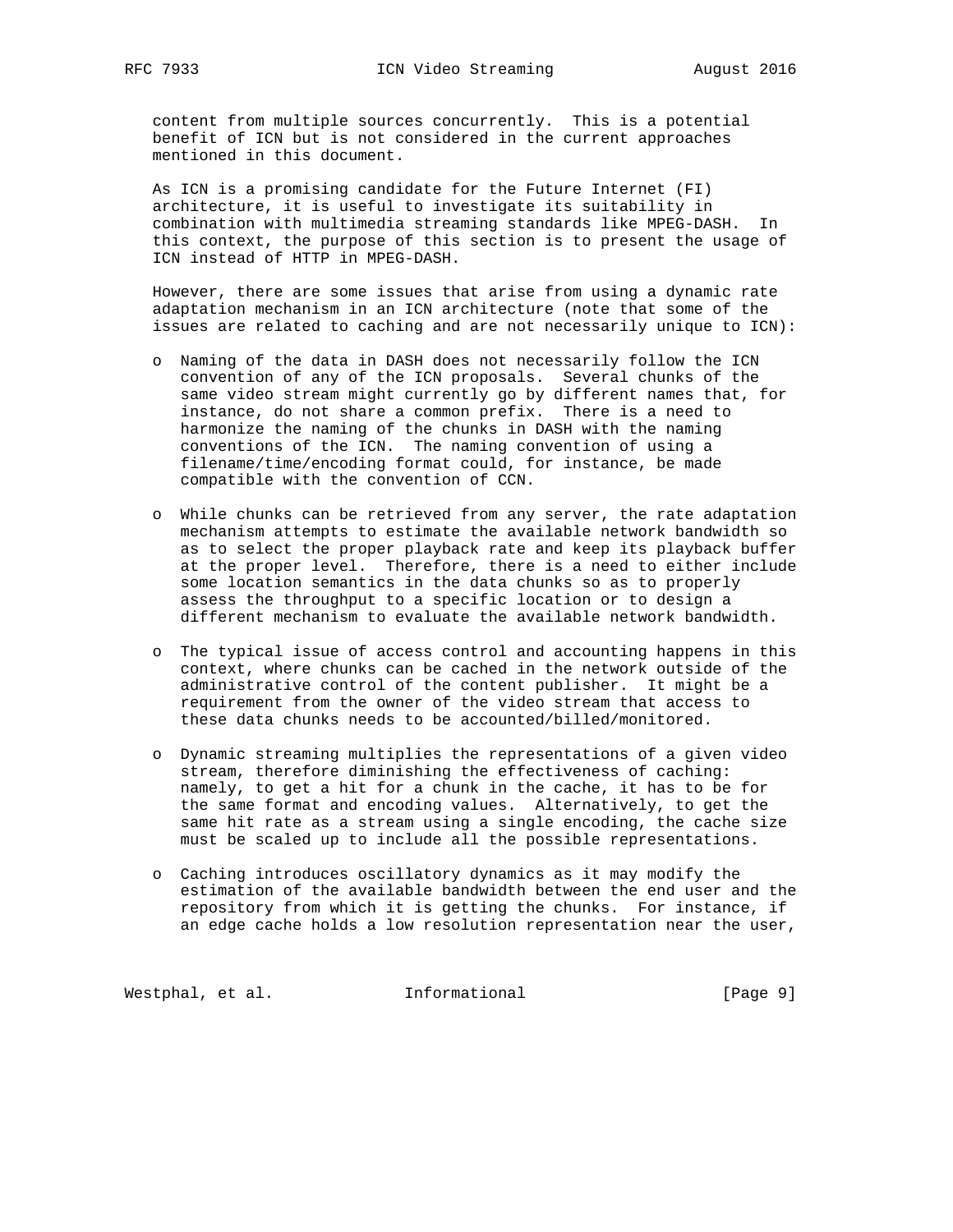the user getting these low resolution chunks will observe a good performance and will then request higher resolution chunks. If those are hosted on a server with poor performance, then the client would have to switch back to the low representation. This oscillation may be detrimental to the perceived QoE of the user.

- o The ICN transport mechanism needs to be compatible to some extent with DASH. To take a CCN example, the rate at which interests are issued should be such that the chunks received in return arrive fast enough and with the proper encoding to keep the playback buffer above some threshold.
- o The usage of multiple network interfaces is possible in ICN, enabling a seamless handover between them. For the combination with DASH, an intelligent strategy that should focus on traffic load-balancing between the available links may be necessary. This would increase the effective media throughput of DASH by leveraging the combined available bandwidth of all links; however, it could potentially lead to high variations of the media throughput.
- o DASH does not define how the MPD is retrieved; hence, this is compatible with CCN. However, the current profiles defined within MPEG-DASH require the MPD to contain HTTP URLs (including HTTP and HTTPS URI schemes) to identify segments. To enable a more integrated approach as described in this document, an additional profile for DASH over CCN has to be defined, enabling ICN/CCN based URIs to identify and request the media segments.

 We describe in Section 5.4 a potential implementation of a dynamic adaptive video stream over ICN, based upon DASH and CCN [Jacobson09b].

5.3.2. Interaction of ICN with Layered Encoding

 Issues of interest to an ICN architecture in the context of layered video streaming include:

- o Caching of the multiple layers. The caching priority should go to the base layer and to defining caching policy in order to decide when to cache enhancement layers;
- o Synchronization of multiple content streams, as the multiple layers may come from different sources in the network (for instance, the base layer might be cached locally while the enhancement layers may be stored in the origin server). Video and audio-video streams must be synchronized, and this includes both intra-layer synchronization (for the layers of the same video or

Westphal, et al. 1nformational 1999 [Page 10]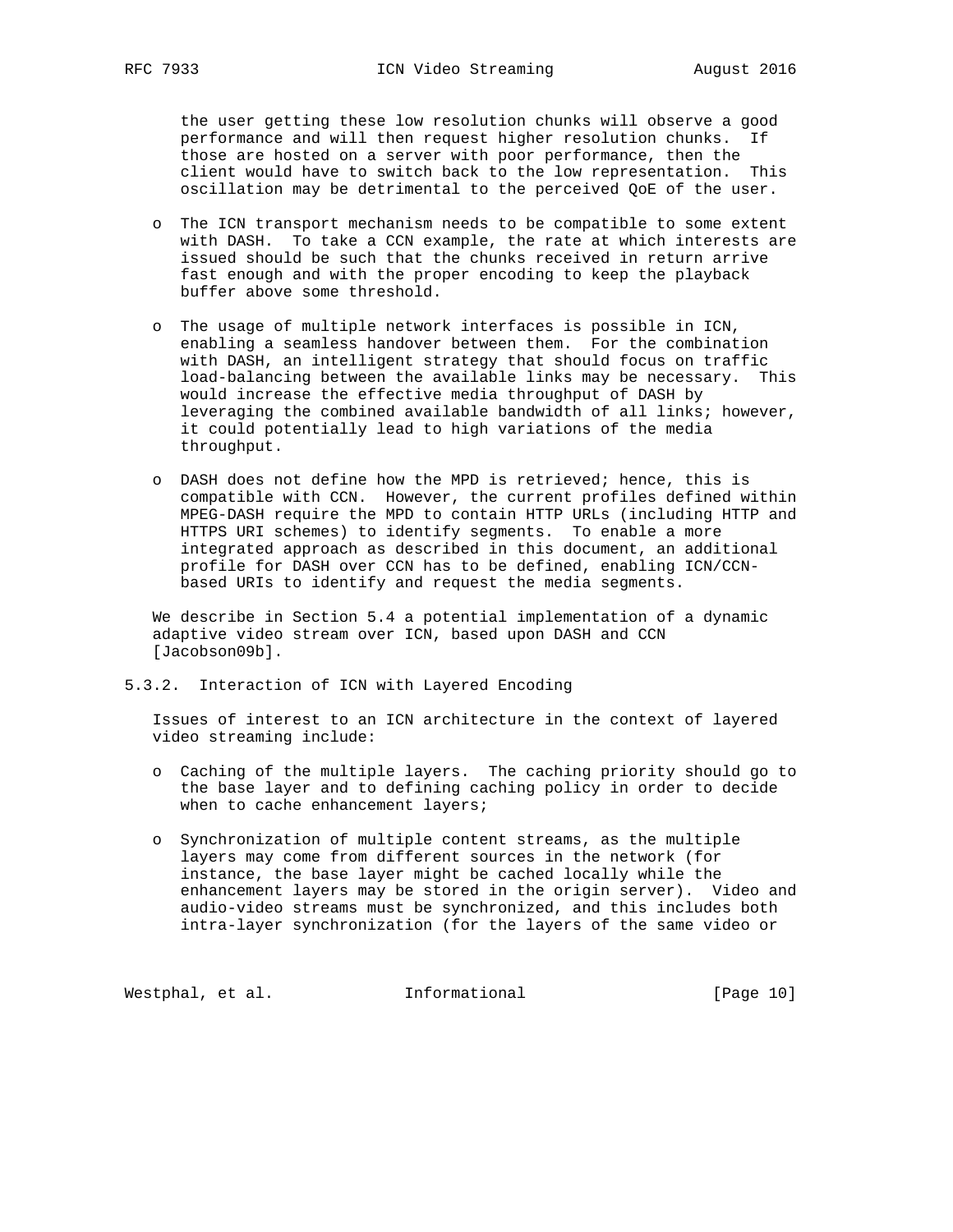audio stream) and inter-stream synchronization (see Section 9 for other synchronization aspects to be included in the "Future Steps for Video in ICN"); and

- o Naming of the different layers: when the client requests an object, the request can be satisfied with the base layer alone, aggregated with enhancement layers. Should one request be sufficient to provide different streams? In a CCN architecture, for instance, this would violate a "one Interest, one Data packet" principle and the client would need to specify each layer it would like to receive. In a Pub/Sub architecture, the Rendezvous Point would have to make a decision as to which layers (or which pointer to which layer's location) to return.
- 5.4. Possible Integration of Video Streaming and ICN Architecture
- 5.4.1. DASH over CCN

 DASH is intended to enable adaptive streaming, i.e., each content piece can be provided in different qualities, formats, languages, etc., to cope with the diversity of today's networks and devices. As this is an important requirement for Future Internet proposals like CCN, the combination of those two technologies seems to be obvious. Since those two proposals are located at different protocol layers -- DASH at the application and CCN at the network layer -- they can be combined very efficiently to leverage the advantages of both and potentially eliminate existing disadvantages. As CCN is not based on classical host-to-host connections, it is possible to consume content from different origin nodes as well as over different network links in parallel, which can be seen as an intrinsic error resilience feature with respect to the network. This is a useful feature of CCN for adaptive multimedia streaming within mobile environments since most mobile devices are equipped with multiple network links like 3G and Wi-Fi. CCN offers this functionality out of the box, which is beneficial when used for DASH-based services. In particular, it is possible to enable adaptive video streaming handling both bandwidth and network link changes. That is, CCN handles the network link decision and DASH is implemented on top of CCN to adapt the video stream to the available bandwidth.

 In principle, there are two options to integrate DASH and CCN: a proxy service acting as a broker between HTTP and CCN as proposed in [Detti12], and the DASH client implementing a native CCN interface. The former transforms an HTTP request to a corresponding Interest packet as well as a Data packet back to an HTTP response, including reliable transport as offered by TCP. This may be a good compromise to implement CCN in a managed network and to support legacy devices. Since such a proxy is already described in [Detti12], this document

Westphal, et al. 1nformational 1999 [Page 11]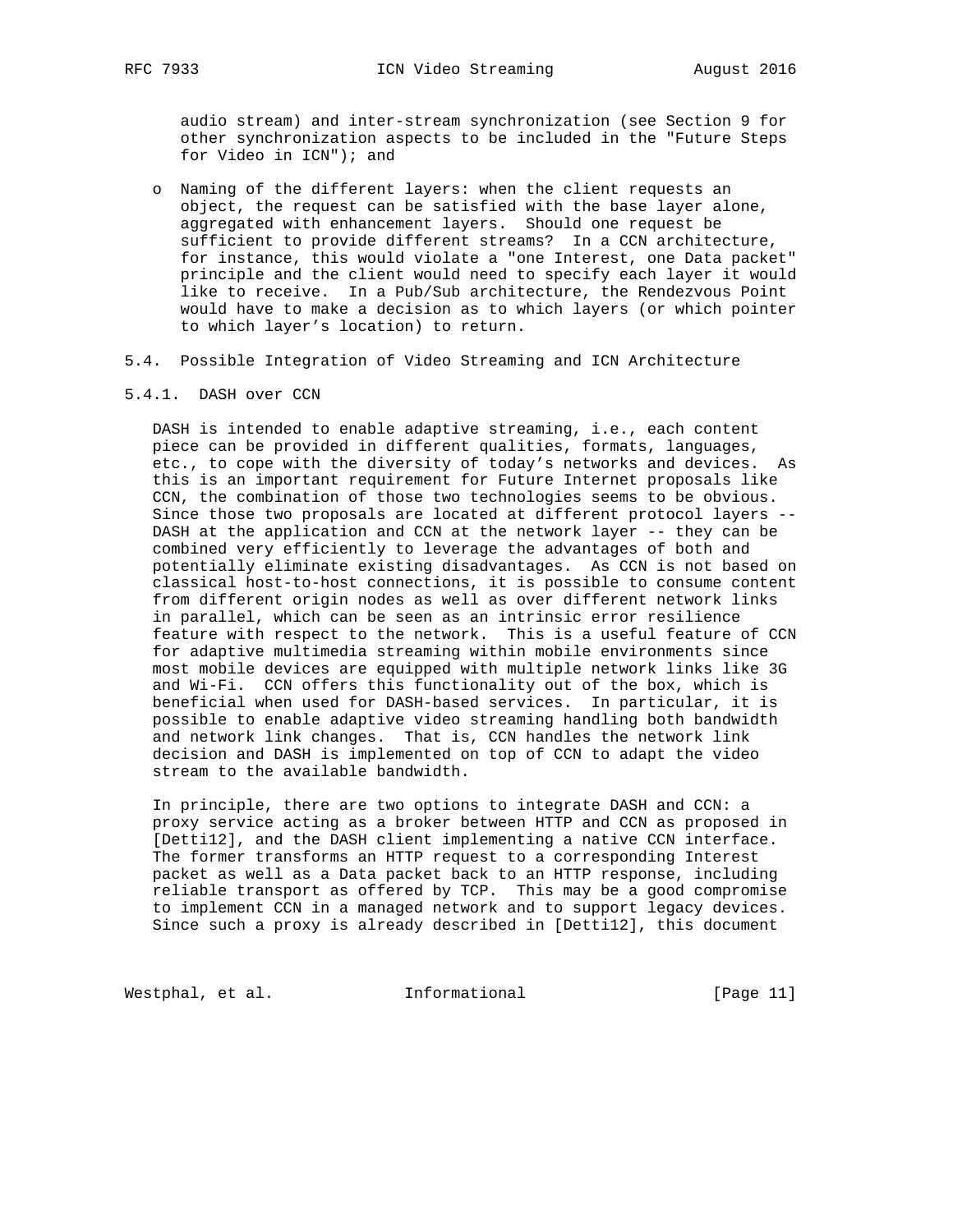focuses on a more integrated approach, aiming at fully exploiting the potential of a CCN DASH client. That is, we describe a native CCN interface within the DASH client, which adopts a CCN naming scheme (CCN URIs) to denote segments in the MPD. In this architecture, only the network access component on the client has to be modified and the segment URIs within MPD have to be updated according to the CCN naming scheme.

 Initially, the DASH client retrieves the MPD containing the CCN URIs of the content representations including the media segments. The naming scheme of the segments may reflect intrinsic features of CCN like versioning and segmentation support. Such segmentation support is already compulsory for multimedia streaming in CCN; thus, it can also be leveraged for DASH-based streaming over CCN. The CCN versioning can be adopted in a further step to signal different representations of the DASH-based content, which enables an implicit adaptation of the requested content to the clients' bandwidth conditions. That is, the Interest packet already provides the desired characteristics of a segment (such as bit rate, resolution, etc.) within the content name (or potentially within parameters defined as extra types in the packet formats). Additionally, if bandwidth conditions of the corresponding interfaces or routing paths allow so, DASH media segments could be aggregated automatically by the CCN nodes, which reduces the amount of Interest packets needed to request the content. However, such approaches need further research, specifically in terms of additional intelligence and processing power needed at the CCN nodes.

 After requesting the MPD, the DASH client will start to request particular segments. Therefore, CCN Interest packets are generated by the CCN access component and forwarded to the available interfaces. Within the CCN, these Interest packets leverage the efficient interest aggregation for, e.g., popular content, as well as the implicit multicast support. Finally, the Interest packets are satisfied by the corresponding Data packets containing the video segment data, which are stored on the origin server or any CCN node, respectively. With an increasing popularity of the content, it will be distributed across the network resulting in lower transmission delays and reduced bandwidth requirements for origin servers and content providers, respectively.

 With the extensive usage of in-network caching, new drawbacks are introduced since the streaming logic is located at the client, i.e., clients are not aware of each other and the network infrastructure and cache states. Furthermore, negative effects are introduced when multiple clients compete in a bottleneck and when caching influences this bandwidth competition. As mentioned above, the clients request individual portions of the content based on available bandwidth,

Westphal, et al. 1nformational 1999 [Page 12]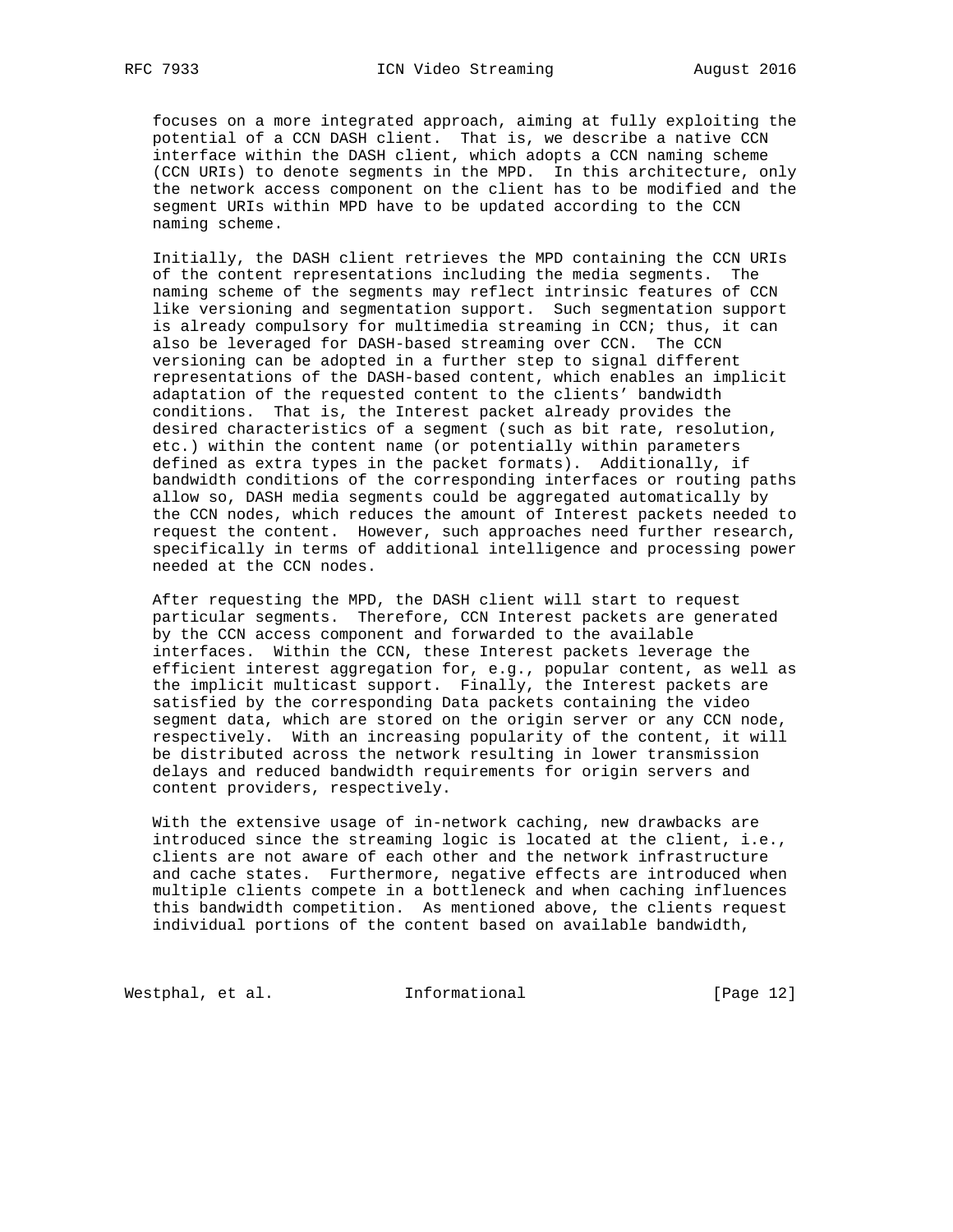which is calculated using throughput estimations. This uncontrolled distribution of the content influences the adaptation process of adaptive streaming clients. The impact of this falsified throughput estimation could be tremendous and leads to a wrong adaptation decision that may impact the QoE at the client, as shown in [Mueller12]. In ICN, the client does not have the knowledge from which source the requested content is actually served or how many origin servers of the content are available, as this is transparent and depends on the name-based routing. This introduces the challenge that the adaptation logic of the adaptive streaming client is not aware of the event when the ICN routing decides to switch to a different origin server or content is coming through a different link/interface. As most algorithms implementing the adaption logic use bandwidth measurements and related heuristics, the adaptation decisions are no longer valid when changing origin servers (or links), and these decisions potentially cause playback interruptions and, consequently, stalling. Additionally, ICN supports the usage of multiple interfaces. A seamless handover between these interfaces (and different sources for the content) comes together with changes in performance, e.g., due to switching between fixed and wireless, 3G/4G and Wi-Fi networks, different types of servers (say with/ without Shared Secret Data (SSD) or hardware acceleration), etc.

 Considering these characteristics of ICN, adaptation algorithms merely based on bandwidth measurements are not appropriate anymore, as potentially each segment can be transferred from another ICN node or interface, all with different bandwidth conditions. Thus, adaptation algorithms taking into account these intrinsic characteristics of ICN are preferred over algorithms based on mere bandwidth measurements.

# 5.4.2. Testbed, Open-Source Tools, and Dataset

 For the evaluations of DASH over CCN, a testbed with open-source tools and datasets is provided in [ITEC-DASH]. In particular, it provides two client-player implementations, (i) a libdash extension for DASH over CCN and (ii) a VLC plugin implementing DASH over CCN. For both implementations, the CCNx implementation has been used as a basis.

 The general architecture of libdash is organized in modules so that the library implements a MPD parser and an extensible connection manager. The library provides object-oriented interfaces for these modules to access the MPD and the downloadable segments. These components are extended to support DASH over CCN and are located in a separate development branch of the GitHub project available at <http://www.github.com/bitmovin/libdash>. libdash comes together with a fully featured DASH player with a QT-based front end, demonstrating

Westphal, et al. 1nformational 1999 [Page 13]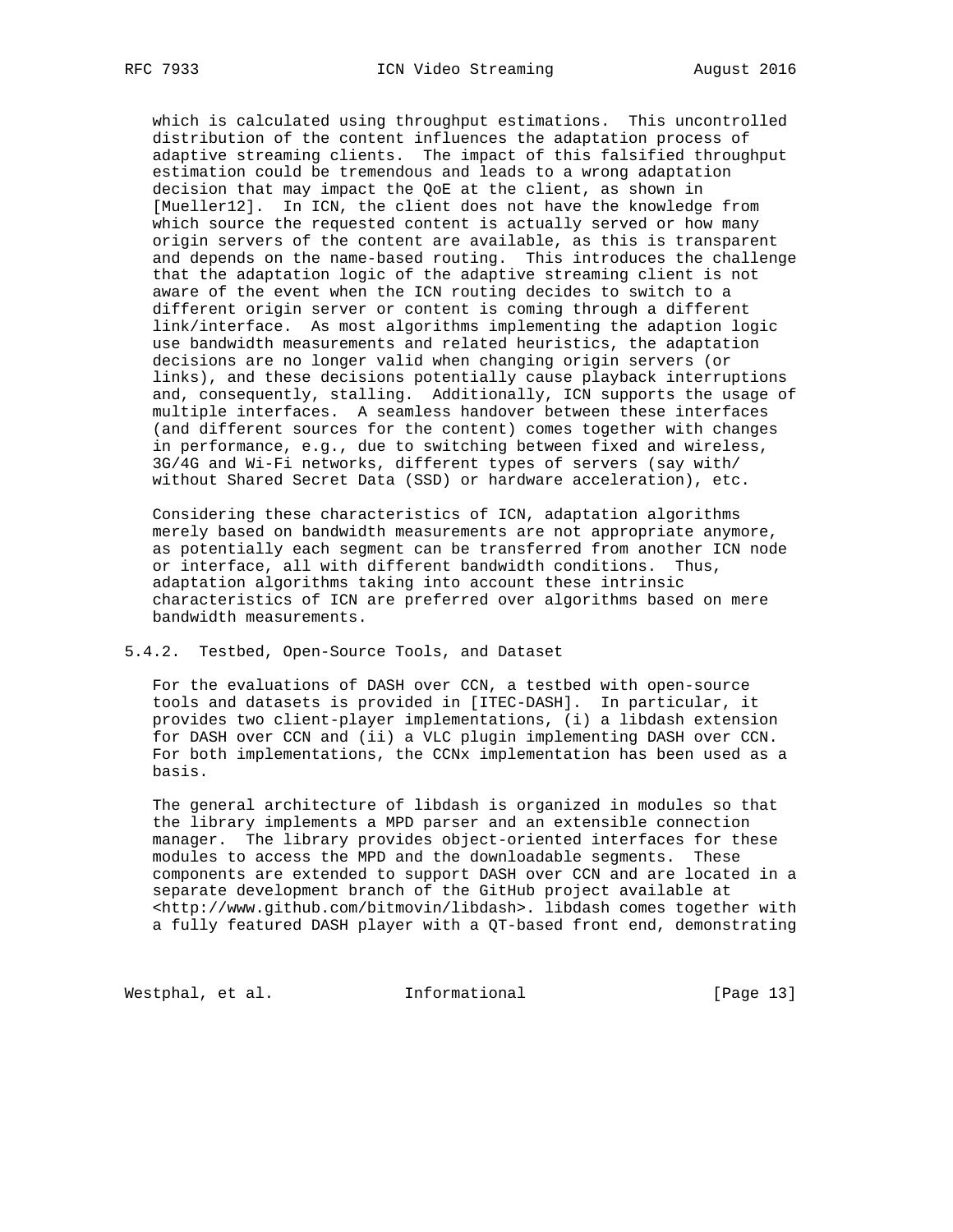the usage of libdash and providing a scientific evaluation platform. As an alternative, patches for the DASH plugin of the VLC player are provided. These patches can be applied to the latest source code checkout of VLC resulting in a DASH-over-CCN-enabled VLC player.

 Finally, a DASH-over-CCN dataset is provided in the form of a CCNx repository. It includes 15 different quality representation of the well-known Big Buck Bunny Movie, ranging from 100 kbps to 4500 kbps. The content is split into segments of two seconds and is described by an associated MPD using the presented naming scheme in Section 5.1. This repository can be downloaded from [ITEC-DASH] and is also provided by a publicly accessible CCNx node. Associated routing commands for the CCNx namespaces of the content are provided via scripts coming together with the dataset and can be used as a public testbed.

6. P2P Video Distribution and ICN

 Peer-to-Peer distribution is another form of distributing content - and video in particular -- that ICNs need to support. We see now how an existing protocol such as PPSP can be modified to work in an ICN environment.

6.1. Introduction to PPSP

 P2P Video Streaming (P2PVS) is a popular approach to redistribute live media over the Internet. The proposed P2PVS solutions can be roughly classified in two classes:

- o Push/Tree-based
- o Pull/Mesh-based

 The Push/Tree-based solution creates an overlay network among Peers that has a tree shape [Castro03]. Using a progressive encoding (e.g., Multiple Description Coding or H.264 Scalable Video Coding), multiple trees could be set up to support video rate adaptation. On each tree, an enhancement stream is sent. The higher the number of received streams, the higher the video quality. A peer controls the video rate by either fetching or not fetching the streams delivered over the distribution trees.

 The Pull/Mesh-based solution is inspired by the BitTorrent file sharing mechanism. A tracker collects information about the state of the swarm (i.e., the set of participating peers). A peer forms a mesh overlay network with a subset of peers and exchanges data with them. A peer announces what data items it disposes and requests missing data items that are announced by connected peers. In case of

Westphal, et al. Informational [Page 14]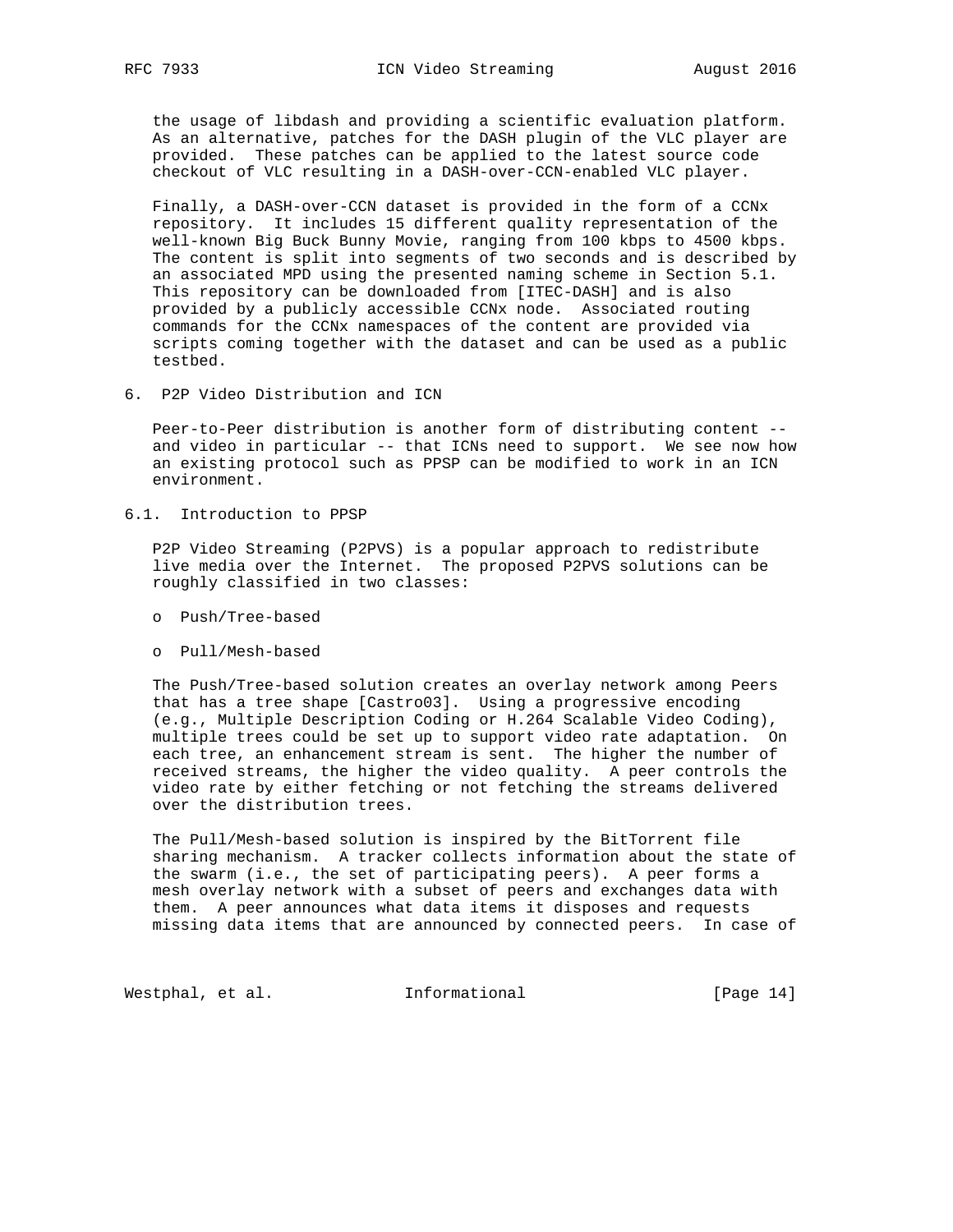live streaming, the involved data set includes only a recent window of data items published by the source. Also, in this case, the use of a progressive encoding can be exploited for video rate adaptation.

 Pull/Mesh-based P2PVS solutions are the more promising candidate for the ICN deployment, since most of ICN approach provides a pull-based API [Jacobson09b] [Detti11] [Chai11] [NETINF]. In addition, Pull/Mesh-based P2PVS are more robust than the Push/Tree-based one [Magharei07], and the PPSP working group [IETF-PPSP] is also proposing a Pull/Mesh-based solution.



Figure 1: PPSP System Architecture [RFC6972]

 Figure 1 reports the PPSP architecture presented in [RFC6972]. PEERs announce and share video chunks and a TRACKER maintains a list of PEERs participating in a specific audio-video channel or in the distribution of a streaming file. The TRACKER functionality may be centralized in a server or distributed over the PEERs. PPSP standardizes the peer and Tracker Protocols, which can run directly over UDP or TCP.

 This document discusses some preliminary concepts about the deployment of PPSP on top of an ICN that exposes a pull-based API, meanwhile considering the impact of MPEG-DASH streaming format.

Westphal, et al. 1nformational 1999 [Page 15]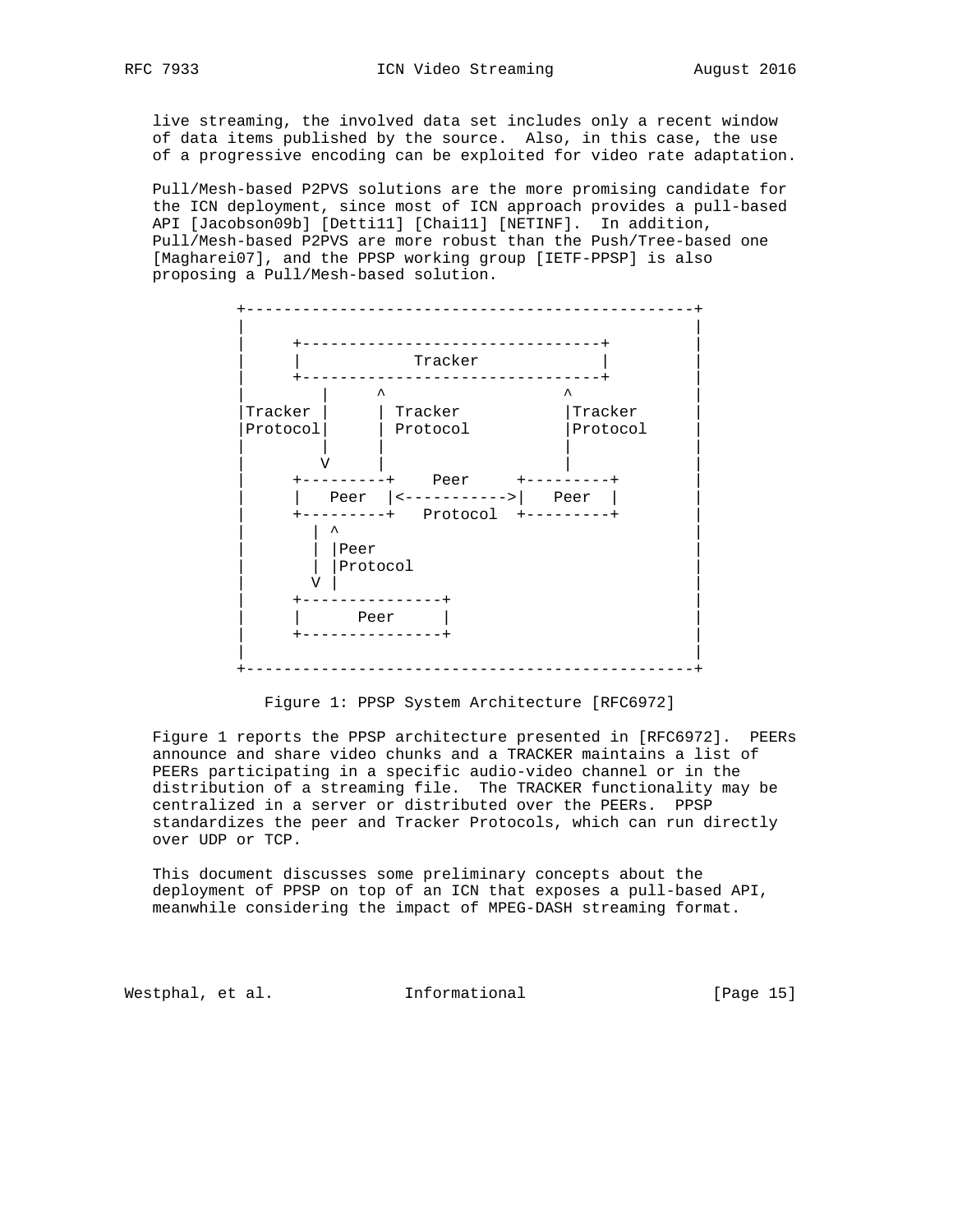# 6.2. PPSP over ICN: Deployment Concepts

## 6.2.1. PPSP Short Background

 The Peer-to-Peer Streaming Peer Protocol (PPSPP) is defined in [Bakker15] and the Peer-to-Peer Streaming Tracker Protocol (PPSP-TP) is defined in [RFC7846].

 Some of the operations carried out by the Tracker Protocol are the following: when a peer wishes to join the streaming session, it contacts the tracker (CONNECT message), obtains a PEER\_ID and a list of PEER\_IDs (and IP addresses) of other peers that are participating to the SWARM and that the tracker has singled out for the requesting peer (this may be a subset of the all peers of the SWARM); in addition to this join operation, a peer may contact the tracker to request to renew the list of participating peers (FIND message), to periodically update its status to the tracker (STAT\_REPORT message), and so on.

 Some of the operations carried out by the Peer Protocol include the following: using the list of peers delivered by the tracker, a peer establishes a session with them (HANDSHAKE message); a peer periodically announces to neighboring peers which chunks it has available for download (HAVE message); using these announcements, a peer requests missing chunks from neighboring peers (REQUEST messages), which will be sent back to them (DATA message).

## 6.2.2. From PPSP Messages to ICN Named-Data

 An ICN provides users with data items exposed by names. The bundle name and data item is usually referred as "named-data", "named content", etc. To transfer PPSP messages through an ICN, the messages should be wrapped as named-data items and receivers should request them by name.

 A PPSP entity receives messages from peers and/or a tracker. Some operations require gathering the messages generated by another specific host (peer or tracker). For instance, if Peer A wishes to gain information about video chunks available from Peer B, the former shall fetch the PPSP HAVE messages specifically generated by the latter. We refer to these kinds of named-data as "located-named data" since they should be gathered from a specific location (e.g., Peer B).

For other PPSP operations, such as fetching a DATA message (i.e., a video chunk), as long as a peer receives the requested content, it doesn't matter which endpoint generated the data. We refer to this information with the generic term "named-data".

Westphal, et al. 1nformational 1999 [Page 16]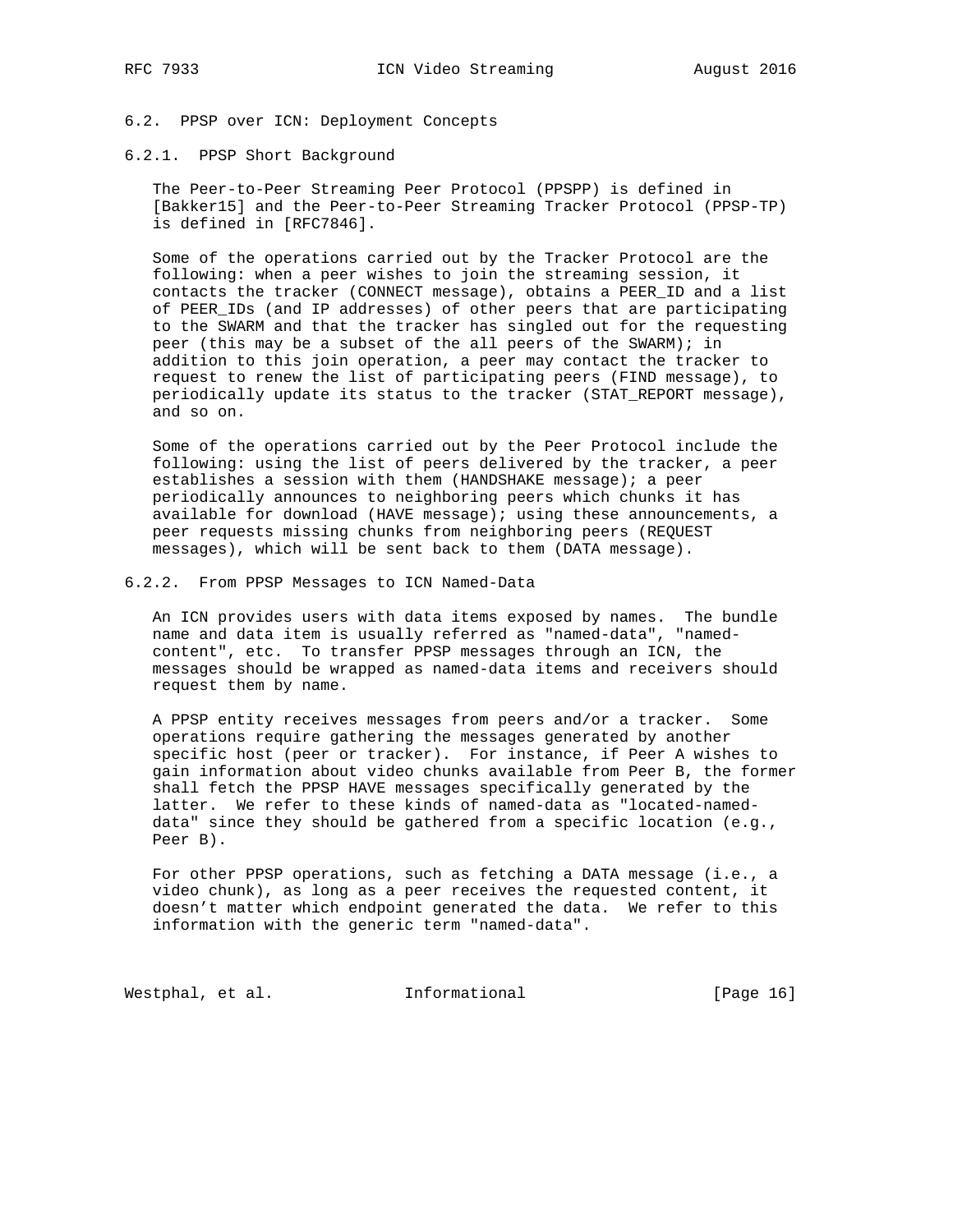The naming scheme differentiates named-data and located-named-data items. In the case of named-data, the naming scheme only includes a content identifier (e.g., the name of the video chunk) without any prefix identifying who provides the content. For instance, a DATA message containing the video chunk "#1" may be named as "ccnx:/swarmID/chunk/chunkID", where swarmID is a unique identifier of the streaming session, "chunk" is a keyword, and chunkID is the chunk identifier (e.g., an integer number).

 In case of located-named-data, the naming scheme includes a location prefix, which uniquely identifies the host generating the data item. This prefix may be the PEER\_ID in case the host was a peer or a tracker identifier in case the host was the tracker. For instance, a HAVE message generated by a Peer B may be named as "ccnx:/swarmID/peer/PEER\_ID/HAVE", where "peer" is a keyword, PEER\_ID\_B is the identifier of Peer B, and HAVE is a keyword.

6.2.3. Support of PPSP Interaction through a Pull-Based ICN API

 The PPSP procedures are based both on pull and push interactions. For instance, the distribution of chunks availability can be classified as a push-based operation since a peer sends "unsolicited" information (HAVE message) to neighboring peers. Conversely, the procedure used to receive video chunks can be classified as pull based since it is supported by a request/response interaction (i.e., REQUEST, DATA messages).

 As we said, we refer to an ICN architecture that provides a pull based API. Accordingly, the mapping of PPSP pull-based procedure is quite simple. For instance, using the CCN architecture [Jacobson09b], a PPSP DATA message may be carried by a CCN DATA message and a REQUEST message can be transferred by a CCN Interest.

 Conversely, the support of push-based PPSP operations may be more difficult. We need an adaptation functionality that carries out a push-based operation using the underlying pull-based service primitives. For instance, a possible approach is to use the request/ response (i.e., Interest/Data) four-way handshakes proposed in [Jacobson09a]. Another possibility is that receivers periodically send out request messages of the named-data that neighbors will push and, when available, the sender inserts the pushed data within a response message.

Westphal, et al. 1nformational 1999 [Page 17]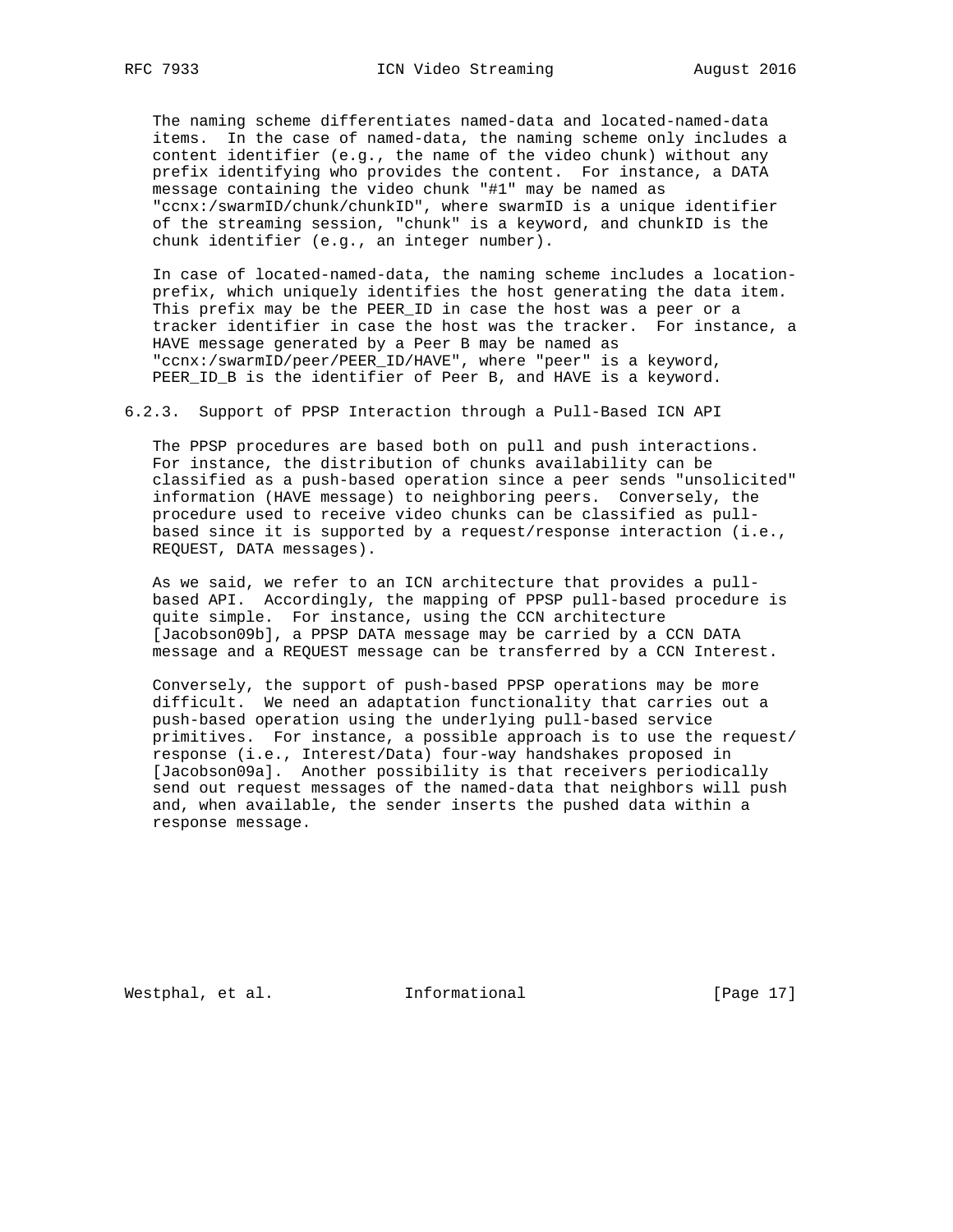# 6.2.4. Abstract Layering for PPSP over ICN



#### Figure 2: Mediator Approach

 Figure 2 provides a possible abstract layering for PPSP over ICN. The Adaptation Layer acts as a mediator (proxy) between legacy PPSP entities based on TCP/IP and the ICN architecture. In fact, the role the mediator is to use ICN to transfer PPSP legacy messages.

 This approach makes it possible to merely reuse TCP/IP P2P applications whose software includes also PPSP functionality. This "all-in-one" development approach may be rather common since the PPSP application interface is not going to be specified. Moreover, if the operating system will provide libraries that expose a PPSP API, these will be initially based on an underlying TCP/IP API. Also, in this case, the mediator approach would make it possible to easily reuse both the PPSP libraries and the Application on top of an ICN.



#### Figure 3: Clean-Slate Approach

 Figure 3 sketches a clean-slate layering approach in which the application directly includes or interacts with a PPSP version based on ICN. It's likely such a PPSP\_ICN integration could yield a simpler development also because it does not require implementing a TCP/IP to ICN translation as in the Mediator approach. However, the clean-slate approach requires developing the application (in case of embedded PPSP functionality) or the PPSP library from scratch without exploiting what might already exist for TCP/IP.

Westphal, et al. 1nformational 1999 [Page 18]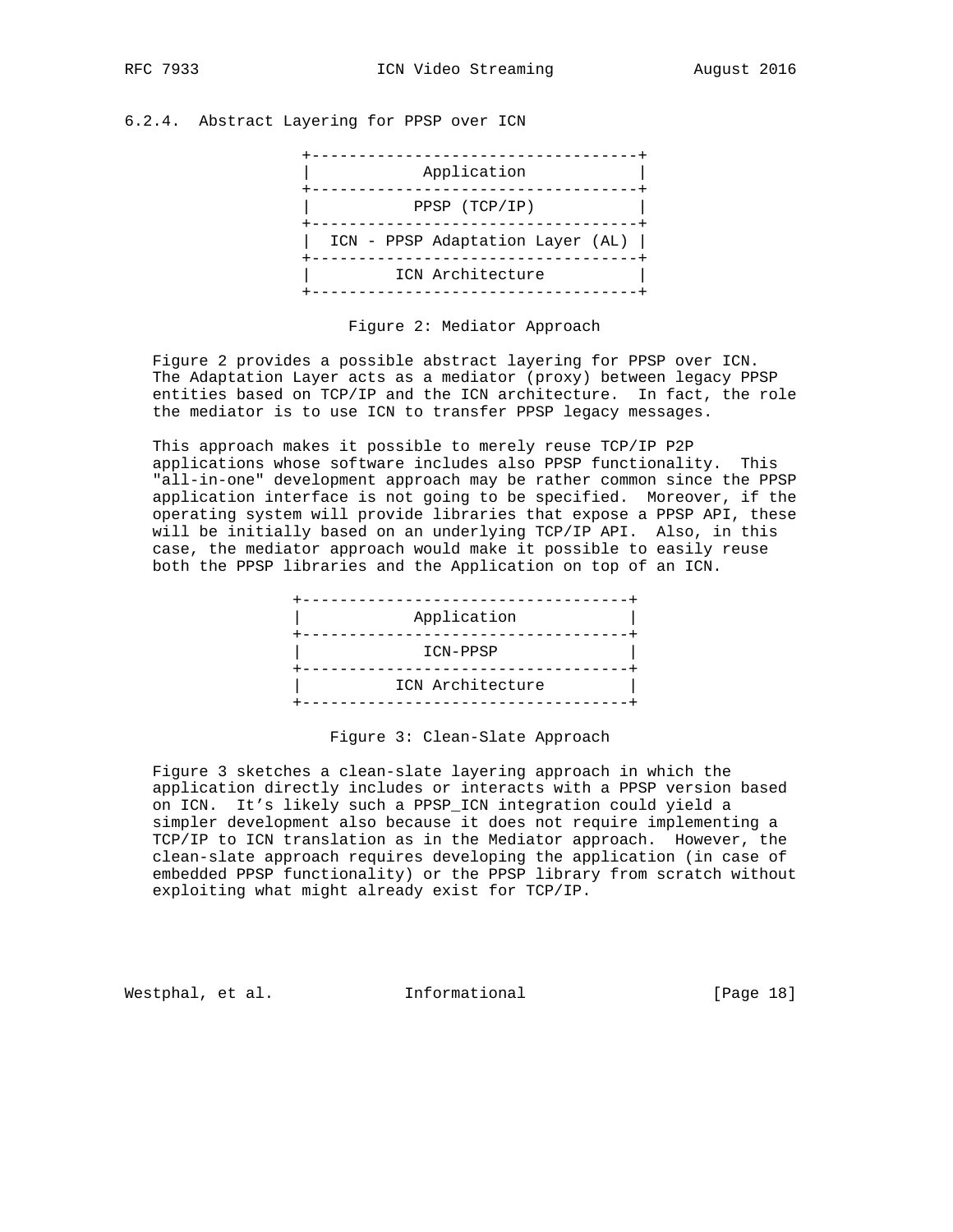Overall, the Mediator approach may be considered the first step of a migration path towards ICN-native PPSP applications.

6.2.5. PPSP Interaction with the ICN Routing Plane

 Upon the ICN API, a user (peer) requests content and the ICN sends it back. The content is gathered by the ICN from any source, which could be the closest peer that disposes of the named-data item, an in-network cache, etc. Actually, "where" to gather the content is controlled by an underlying ICN routing plane, which sets up the ICN forwarding tables (e.g., CCN FIB [Jacobson09b]).

 A cross-layer interaction between the ICN routing plane and the PPSP may be required to support a PPSP session. Indeed, ICN shall forward request messages (e.g., CCN Interest) towards the proper peer that can handle them. Depending on the layering approach, this cross layer interaction is controlled either by the Adaptation Layer or by the ICN-PPSP. For example, if a Peer A receives a HAVE message indicating that Peer B disposes of the video chunk named "ccnx:/swarmID/chunk/chunkID", then the former should insert in its ICN forwarding table an entry for the prefix "ccnx:/swarmID/chunk/ chunkID" whose next hop locator (e.g., IP address) is the network address of Peer B [Detti13].

6.2.6. ICN Deployment for PPSP

 The ICN functionality that supports a PPSP session may be "isolated" or "integrated" with one from a public ICN.

 In the isolated case, a PPSP session is supported by an instance of an ICN (e.g., deployed on top of an IP) whose functionalities operate only on the limited set of nodes participating to the swarm, i.e., peers and the tracker. This approach resembles the one followed by a current P2P application, which usually forms an overlay network among peers of a P2P application; intermediate public IP routers do not carry out P2P functionalities.

 In the integrated case, the nodes of a public ICN may be involved in the forwarding and in-network caching procedures. In doing so, the swarm may benefit from the presence of in-network caches, thus limiting uplink traffic on peers and inter-domain traffic, too. These are distinctive advantages of using PPSP over a public ICN rather than over TCP/IP. In addition, such advantages aren't likely manifested in the case of isolated deployment.

 However, the possible interaction between the PPSP and the routing layer of a public ICN may be dramatic, both in terms of explosion of the forwarding tables and in terms of security. These issues

Westphal, et al. 1nformational 1915 [Page 19]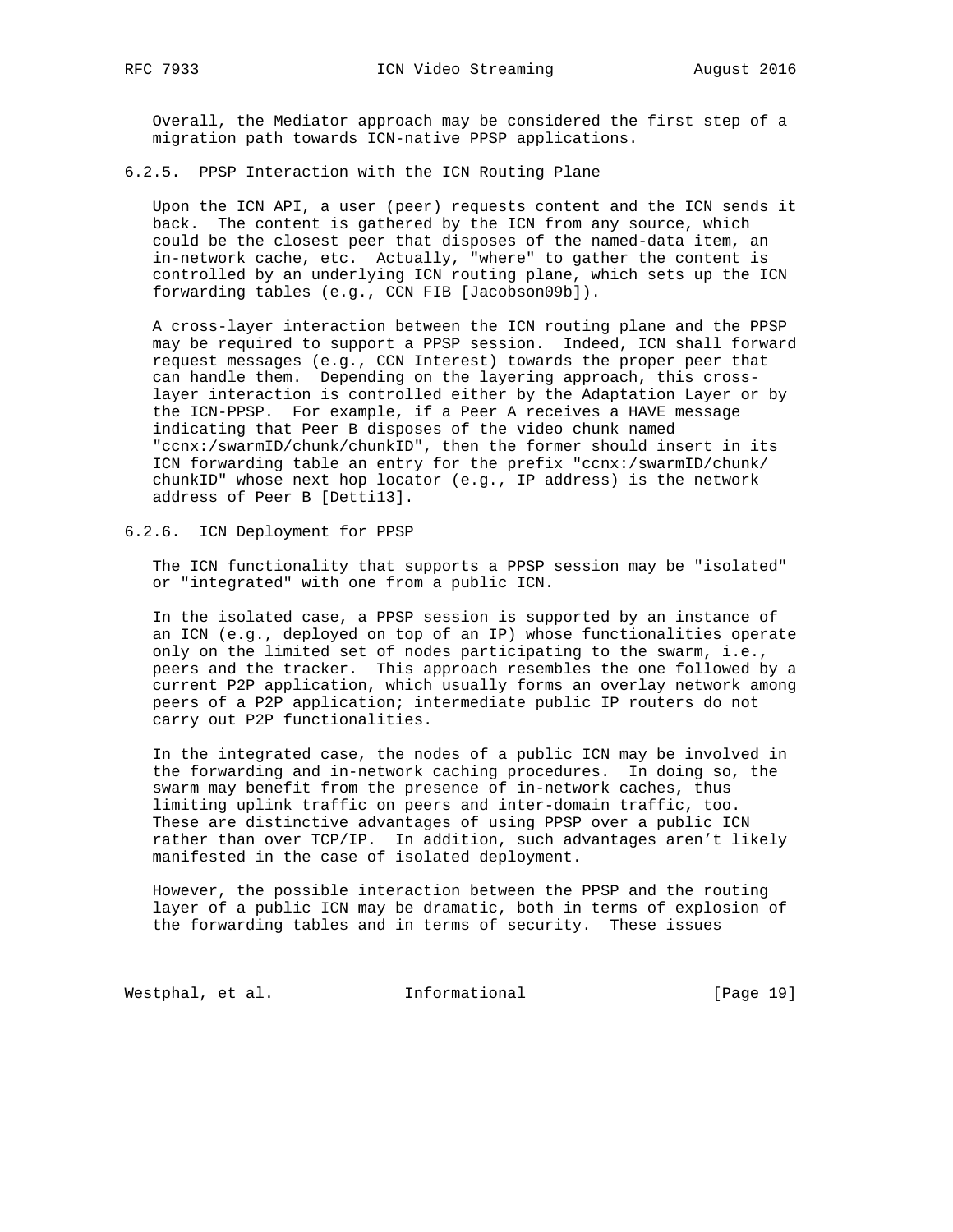specifically take place for those ICN architectures for which the name resolution (i.e., name to next hop) occurs en route, like the CCN architecture.

 For instance, using the CCN architecture, to fetch a named-data item offered by a Peer A the on-path public ICN entities have to route the request messages towards the Peer A. This implies that the ICN forwarding tables of public ICN nodes may contain many entries, e.g., one entry per video chunk, and these entries are difficult to be aggregated since peers may have available only sparse parts of a big content, whose names have a same prefix (e.g., "ccnx:/swarmID"). Another possibility is to wrap all PPSP messages into a located named-data. In this case, the forwarding tables should contain "only" the PEER\_ID prefixes (e.g., "ccnx:/swarmID/peer/PEER\_ID"), thus scaling down the number of entries from number of chunks to number of peers. However, in this case, the ICN mechanisms recognize the same video chunk offered by different peers as different content, thus losing caching and multicasting ICN benefits. In any case, routing entries should be updated either on the basis of the availability of named-data items on peers or on the presence of peers, and these events in a P2P session are rapidly changing and possibly hampering the convergence of the routing plane. Finally, since peers have an impact on the ICN forwarding table of public nodes, this may open obvious security issues.

6.3. Impact of MPEG-DASH Coding Schemes

 The introduction of video rate adaptation may significantly decrease the effectiveness of P2P cooperation and of in-network caching, depending of the kind of the video coding used by the MPEG-DASH stream.

 In case of an MPEG-DASH streaming with MPEG AVC encoding, the same video chunk is independently encoded at different rates and the encoding output is a different file for each rate. For instance, in case of a video encoded at three different rates, R1, R2, and R3; for each segment S, we have three distinct files: S.R1, S.R2, and S.R3. These files are independent of each other. To fetch a segment coded at R2 kbps, a peer shall request the specific file S.R2. Receiver driven algorithms, implemented by the video client, usually handle the estimation of the best coding rate.

 The independence among files associated with different encoding rates and the heterogeneity of peer bandwidths may dramatically reduce the interaction among peers, the effectiveness of in-network caching (in case of integrated deployment), and consequently, the ability of PPSP to offload the video server (i.e., a seeder peer). Indeed, a Peer A may select a coding rate (e.g., R1) different from the one selected

Westphal, et al. 1nformational 1999 [Page 20]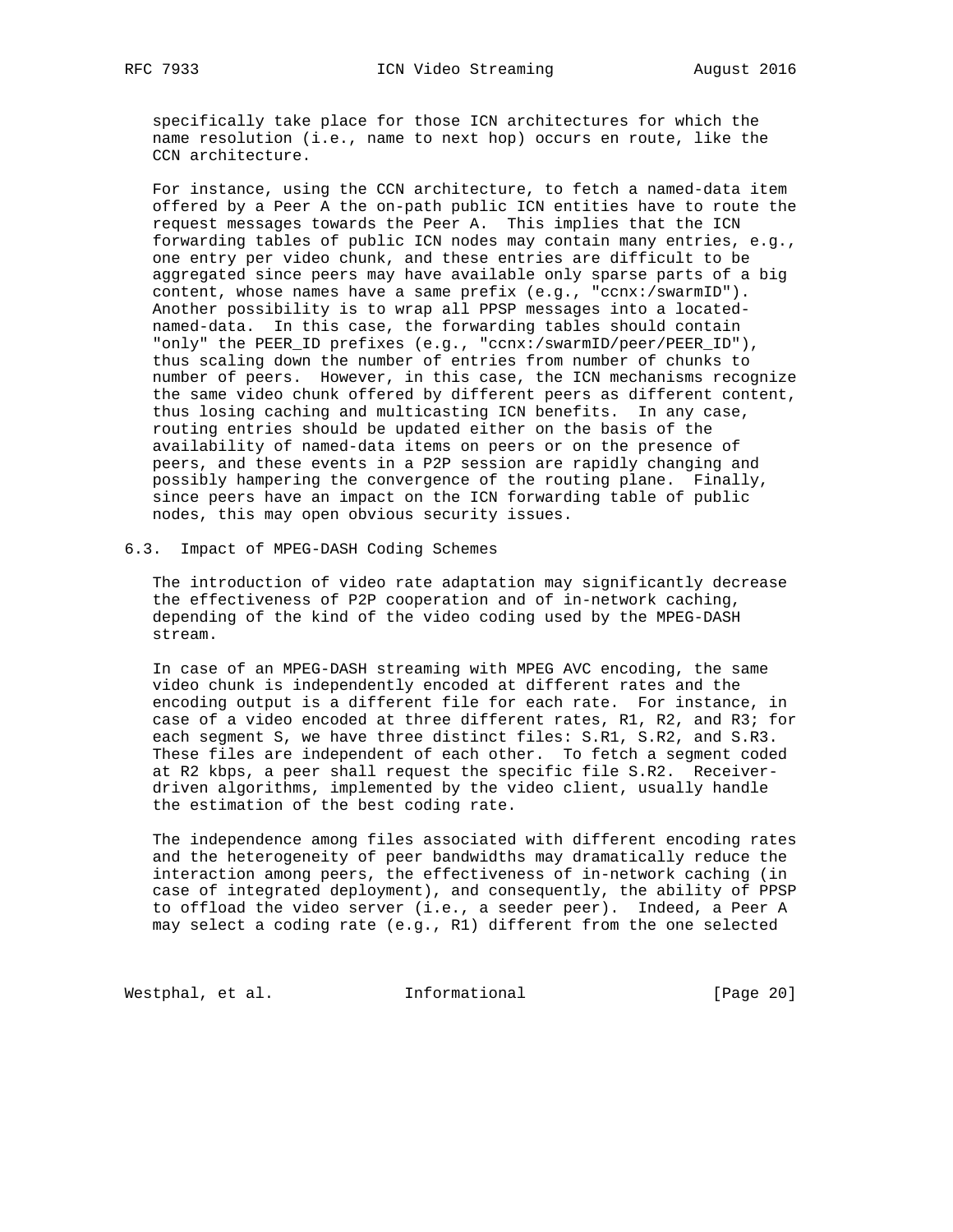by a Peer B (e.g., R2), and this prevents the former from fetching video chunks from the latter since Peer B only has chunks available that are coded at a rate different from the ones needed by Peer A. To overcome this issue, a common distributed rate selection algorithm could force peers to select the same coding rate [Detti13]; nevertheless, this approach may be not feasible in the case of many peers.

 The use of an SVC encoding (Annex G extension of the H.264/MPEG-4 Advanced Video Coding (AVC) video compression standard) should make rate adaptation possible while neither reducing peer collaborations nor the in-network caching effectiveness. For a single video chunk, an SVC encoder produces different files for the different rates (roughly "layers"), and these files are progressively related to each other. Starting from a base layer that provides the minimum rate encoding, the next rates are encoded as an "enhancement layer" of the previous one. For instance, in case the video is coded with three rates, R1 (base layer), R2 (enhancement layer n.1), and R3 (enhancement layer n.2), then for each DASH segment, we have three files: S.R1, S.R2, and S.R3. The file S.R1 is the segment coded at the minimum rate (base layer). The file S.R2 enhances S.R1, so S.R1 and S.R2 can be combined to obtain a segment coded at rate R2. To get a segment coded at rate R2, a peer shall fetch both S.R1 and S.R2. This progressive dependence among files that encode the same segment at different rates makes peer cooperation possible, also in case peers player have autonomously selected different coding rates. For instance, if Peer A has selected the rate R1, the downloaded files S.R1 are useful also for a Peer B that has selected the rate R2, and vice versa.

- 7. IPTV and ICN
- 7.1. IPTV Challenges

 IPTV refers to the delivery of quality content broadcast over the Internet and is typically associated with strict quality requirements, i.e., with a perceived latency of less than 500 ms and a packet loss rate that is multiple orders lower than the current loss rates experienced in the most commonly used access networks (see [ATIS-IIF]). We can summarize the major challenges for the delivery of IPTV service as follows.

Westphal, et al. 1nformational 1999 [Page 21]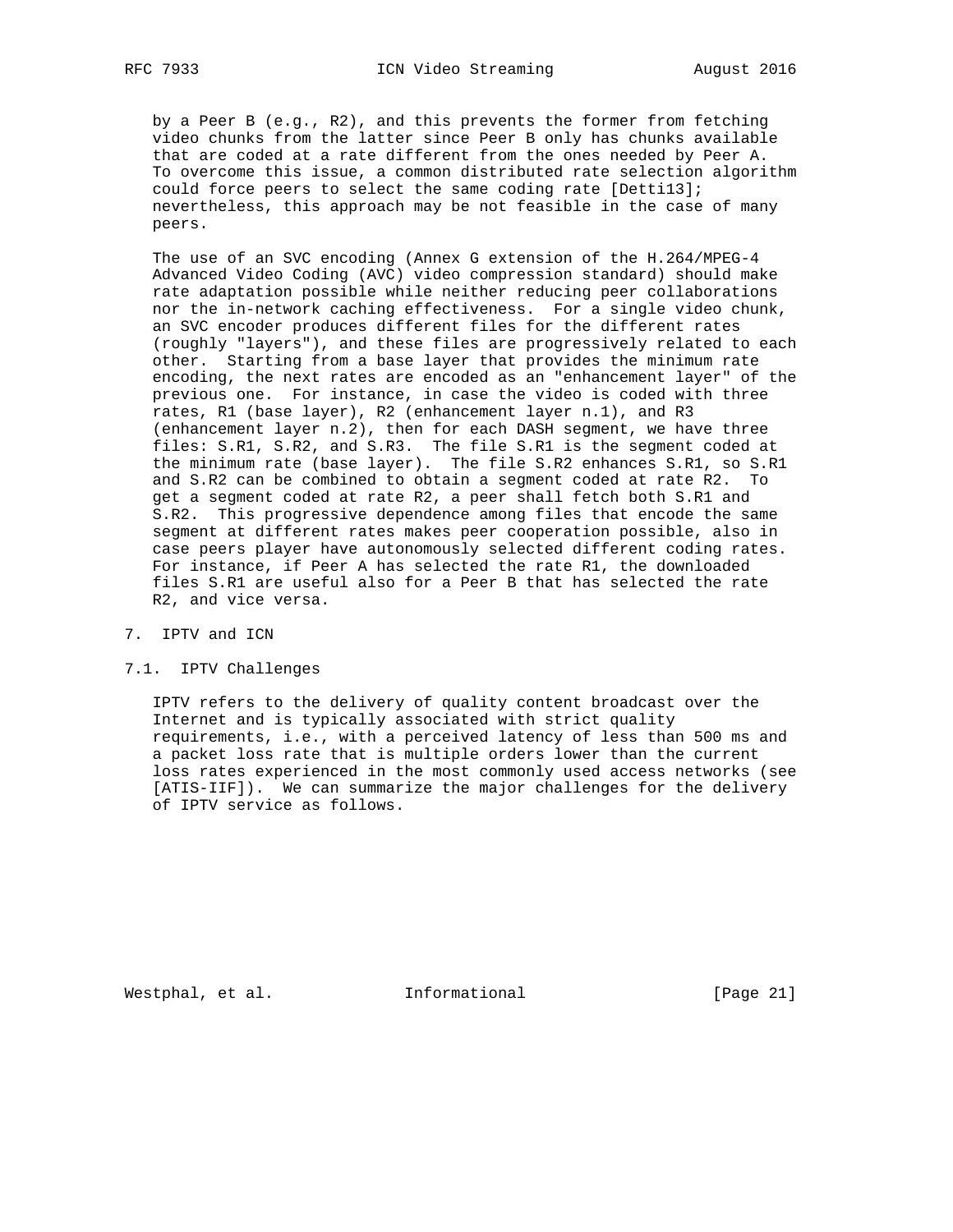Channel change latency represents a major concern for the IPTV service. Perceived latency during channel change should be less than 500 ms. To achieve this objective over the IP infrastructure, we have multiple choices:

- i receive fast unicast streams from a dedicated server (most effective but not resource efficient);
- ii connect to other peers in the network (efficiency depends on peer support, effective and resource efficient, if also supported with a dedicated server); and
- iii connect to multiple multicast sessions at once (effective but not resource efficient and depends on the accuracy of the prediction model used to track user activity).

 The second major challenge is the error recovery. Typical IPTV service requirements dictate the mean time between artifacts to be approximately 2 hours (see [ATIS-IIF]). This suggests the perceived loss rate to be less than or equal to 10^-7. Current IP-based solutions rely on the following proactive and reactive recovery techniques: (i) joining the Forward Error Correction (FEC) multicast stream corresponding to the perceived packet loss rate (not efficient, as the recovery strength is chosen based on worst-case loss scenarios); (ii) making unicast recovery requests to dedicated servers (requires active support from the service provider); (iii) probing peers to acquire repair packets (finding matching peers and enabling their cooperation is another challenge).

7.2. ICN Benefits for IPTV Delivery

 ICN presents significant advantages for the delivery of IPTV traffic. For instance, ICN inherently supports multicast and allows for quick recovery from packet losses (with the help of in-network caching). Similarly, peer support is also provided in the shape of in-network caches that typically act as the middleman between two peers, therefore enabling earlier access to IPTV content.

 However, despite these advantages, delivery of IPTV service over ICNs brings forth new challenges. We can list some of these challenges as follows:

 o Messaging overhead: ICN is a pull-based architecture and relies on a unique balance between requests and responses. A user needs to make a request for each Data packet. In the case of IPTV, with rates up to (and likely to be) above 15 Mbps, we observe significant traffic upstream to bring those streams. As the number of streams increases (including the same session at

Westphal, et al. 1nformational 1999 [Page 22]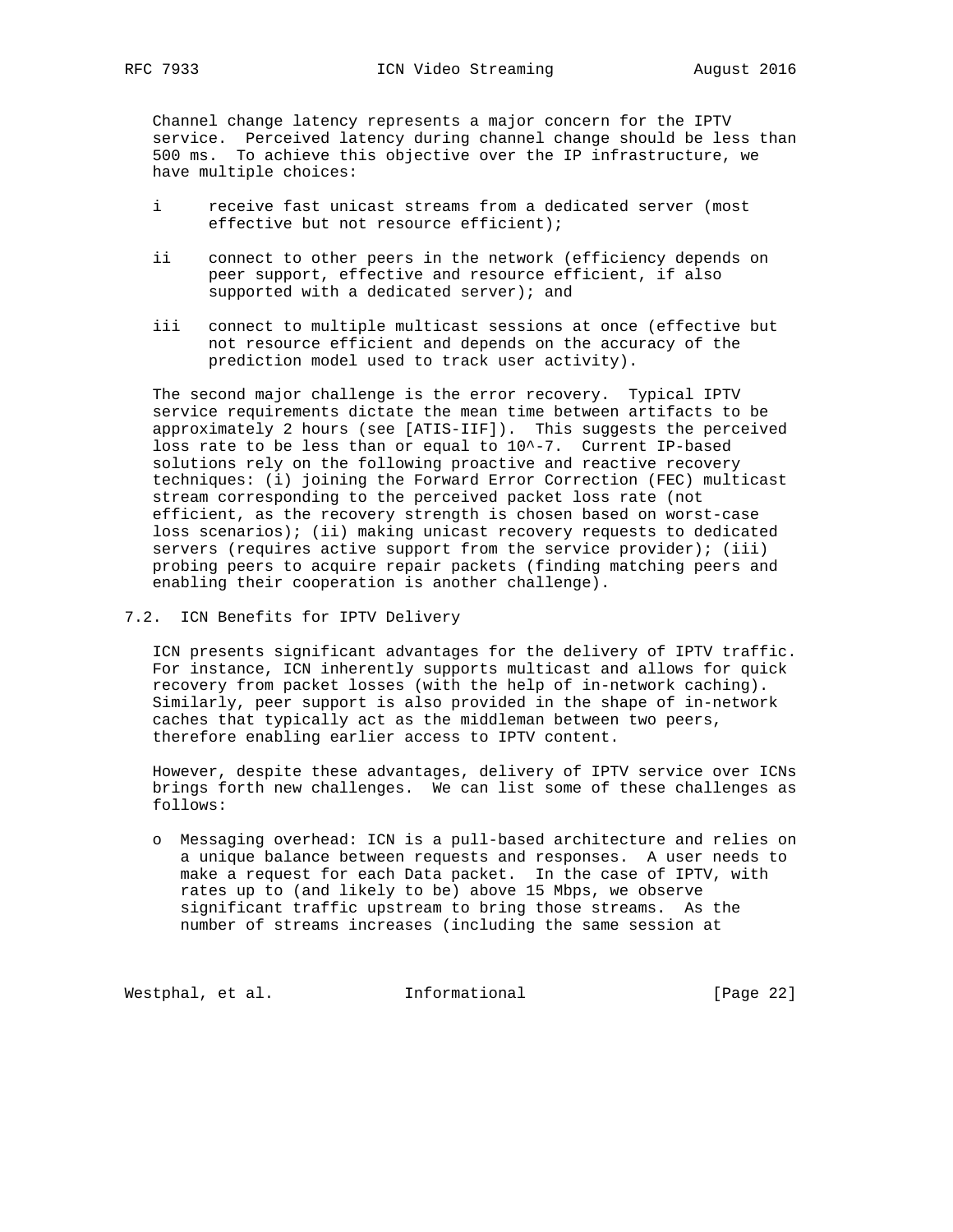different quality levels and other formats), so does the burden on the routers. Even if the majority of requests are aggregated at the core, routers close to the edge (where we observe the biggest divergence in user requests) will experience a significant increase in overhead to process these requests. The same is true at the user side, as the uplink usage multiplies in the number of sessions a user requests (for instance, to minimize the impact of bandwidth fluctuations).

- o Cache control: As the IPTV content expires at a rapid rate (with a likely expiry threshold of 1 s), we need solutions to effectively flush out such content to also prevent degradation impact on other cached content, with the help of intelligently chosen naming conventions. However, to allow for fast recovery and optimize access time to sessions (from current or new users), the timing of such expirations needs to be adaptive to network load and user demand. However, we also need to support quick access to earlier content, whenever needed; for instance, when the user accesses the rewind feature (note that in-network caches will not be of significant help in such scenarios due to the overhead required to maintain such content).
- o Access accuracy: To receive the up-to-date session data, users need to be aware of such information at the time of their request. Unlike IP multicast, since the users join a session indirectly, session information is critical to minimize buffering delays and reduce the startup latency. Without such information, and without any active cooperation from the intermediate routers, stale data can seriously undermine the efficiency of content delivery. Furthermore, finding a cache does not necessarily equate to joining a session, as the look-ahead latency for the initial content access point may have a shorter lifetime than originally intended. For instance, if the user that has initiated the indirect multicast leaves the session early, the requests from the remaining users need to experience an additional latency of one RTT as they travel towards the content source. If the startup latency is chosen depending on the closeness to the intermediate router, going to the content source in-session can lead to undesired pauses.

 It should be noted that IPTV includes more than just multicast. Many implementations include "trick plays" (fast forward, pause, rewind) that often transform a multicast session into multiple unicast sessions. In this context, ICN is beneficial, as the caching offers an implicit multicast but without tight synchronization constraints in between two different users. One user may rewind and start playing forward again, thus drawing from a nearby cache of the

Westphal, et al. 1nformational 1999 [Page 23]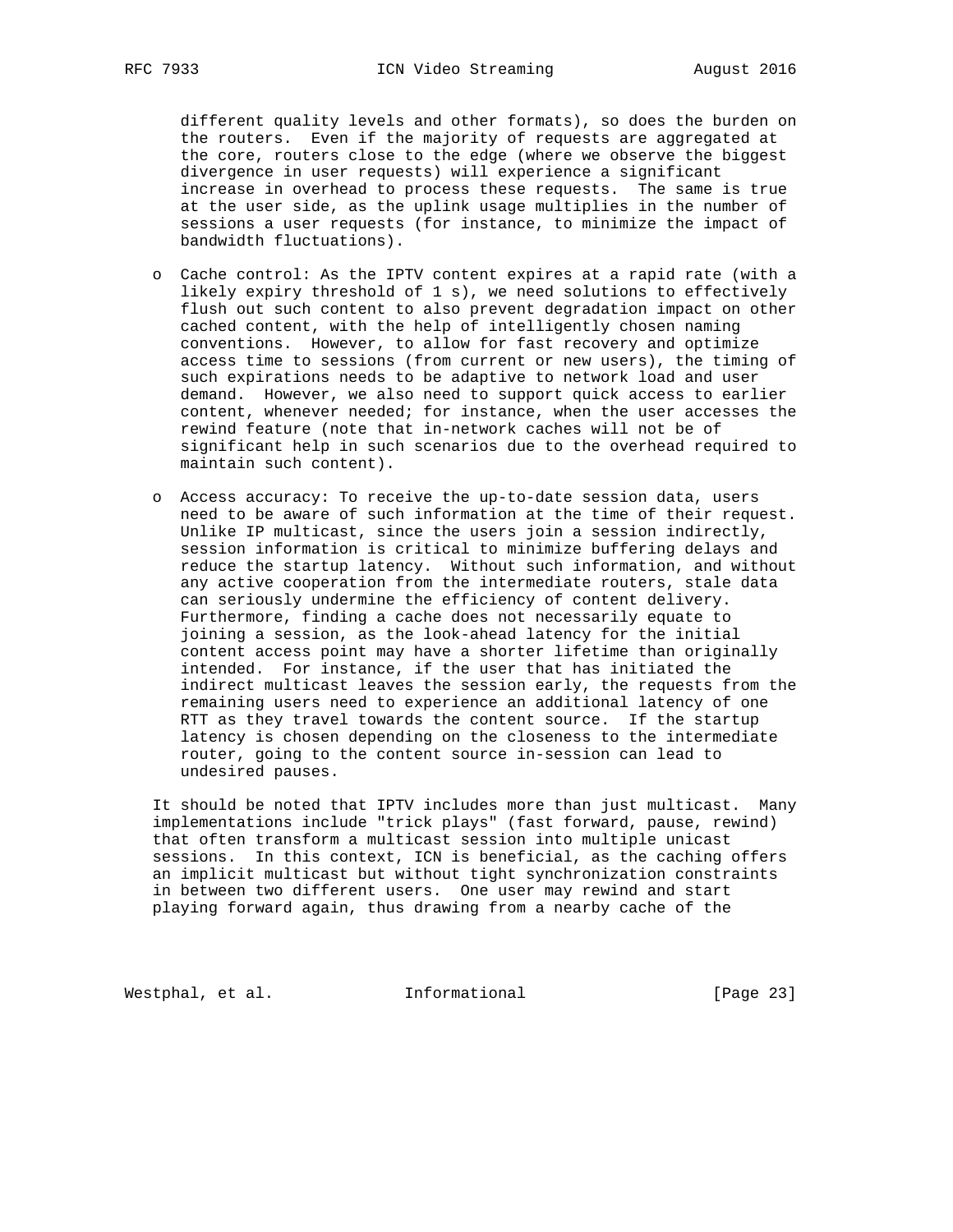content recently viewed by another user (whereas in a strict multicast session, the opportunity of one user lagging off behind would be more difficult to implement).

8. Digital Rights Management in ICN

 This section discusses the need for DRM functionalities for multimedia streaming over ICN. It focuses on two possible approaches: modifying Authentication, Authorization, and Accounting (AAA) to support DRM in ICN and using Broadcast Encryption.

 It is assumed that ICN will be used heavily for digital content dissemination. It is vital to consider DRM for digital content distribution. In today's Internet, there are two predominant classes of business models for on-demand video streaming. The first model is based on advertising revenues. Non-copyright protected (usually User-Generated Content (UGC)) content is offered by large infrastructure providers like Google (YouTube) at no charge. The infrastructure is financed by spliced advertisements into the content. In this context, DRM considerations may not be required, since producers of UGC may only strive for the maximum possible dissemination. Some producers of UGC are mainly interested in sharing content with their families, friends, colleges, or others and have no intention making a profit. However, the second class of business model requires DRM, because these entities are primarily profit oriented. For example, large on-demand streaming platforms (e.g., Netflix) establish business models based on subscriptions. Consumers may have to pay a monthly fee in order to get access to copyright-protected content like TV series, movies, or music. This model may be ad supported and free to the content consumer, like YouTube Channels or Spotify, but the creator of the content expects some remuneration for his work. From the perspective of the service providers and the copyright owners, only clients that pay the fee (explicitly or implicitly through ad placement) should be able to access and consume the content. Anyway, the challenge is to find an efficient and scalable way of access control to digital content, which is distributed in ICNs.

8.1. Broadcast Encryption for DRM in ICN

 This section discusses Broadcast Encryption (BE) as a suitable basis for DRM functionalities in conformance to the ICN communication paradigm (network-inherent caching, considered the advantage of BE, will be highlighted).

 In ICN, Data packets can be cached inherently in the network, and any network participant can request a copy of these packets. This makes it very difficult to implement an access control for content that is

Westphal, et al. 1nformational 1999 [Page 24]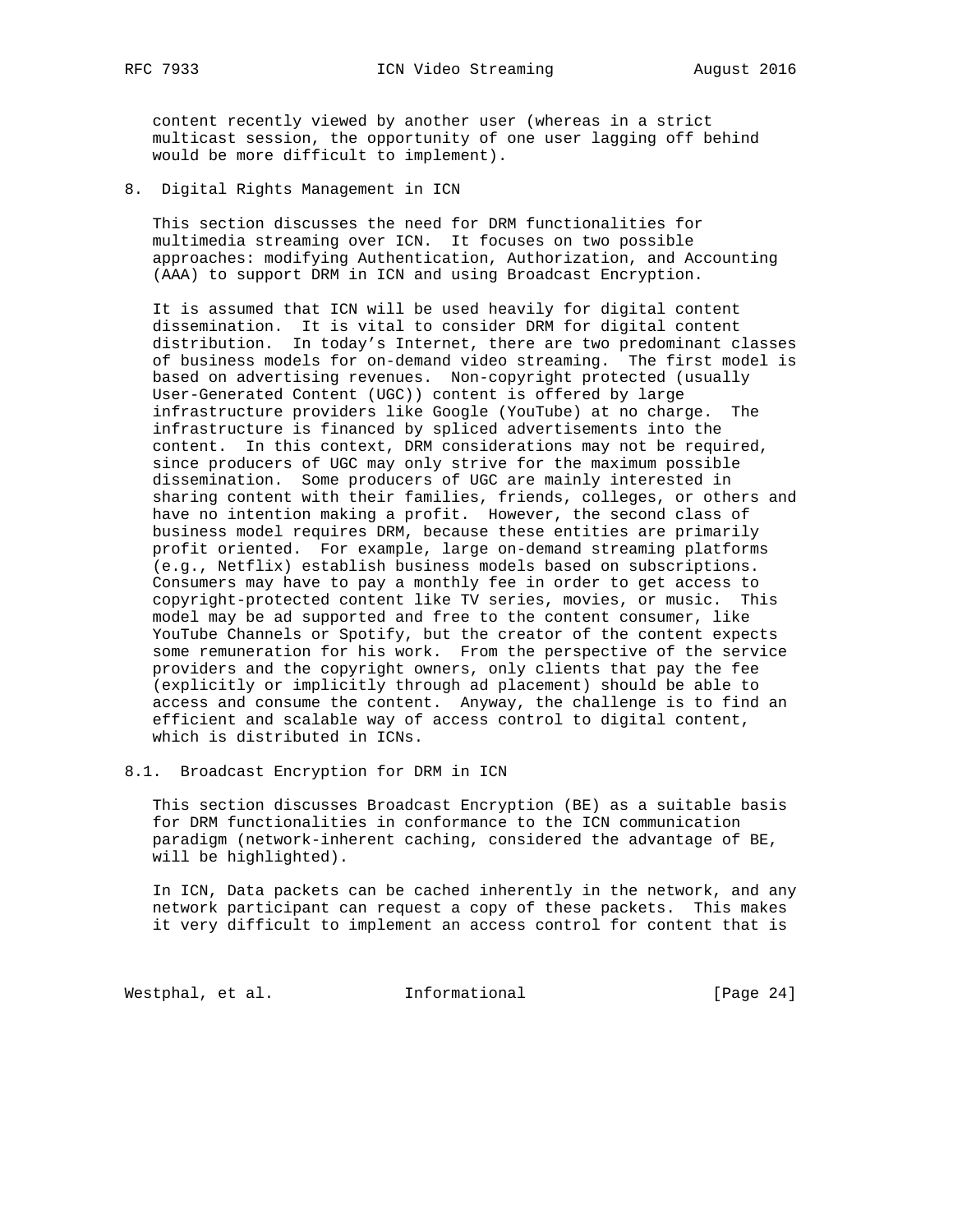distributed via ICN. A naive approach is to encrypt the transmitted data for each consumer with a distinct key. This prohibits everyone other than the intended consumers from decrypting and consuming the data. However, this approach is not suitable for ICN's communication paradigm, since it would reduce the benefits gained from the inherent network caching. Even if multiple consumers request the same content, the requested data for each consumer would differ using this approach. A better, but still insufficient, idea is to use a single key for all consumers. This does not destruct the benefits of ICN's caching ability. The drawback is that if one of the consumers illegally distributes the key, the system is broken; any entity in the network can access the data. Changing the key after such an event is useless since the provider has no possibility to identify the illegal distributor. Therefore, this person cannot be stopped from distributing the new key again. In addition to this issue, other challenges have to be considered. Subscriptions expire after a certain time, and then it has to be ensured that these consumers cannot access the content anymore. For a provider that serves millions of daily consumers (e.g., Netflix), there could be a significant number of expiring subscriptions per day. Publishing a new key every time a subscription expires would require an unsuitable amount of computational power just to re-encrypt the collection of audio-visual content.

 A possible approach to solve these challenges is BE [Fiat94] as proposed in [Posch13]. From this point on, this section will focus only on BE as an enabler for DRM functionality in the use case of ICN video streaming. This subsection continues with the explanation of how BE works and shows how BE can be used to implement an access control scheme in the context of content distribution in ICN.

 BE actually carries a misleading name. One might expect a concrete encryption scheme. However, it belongs to the family of key management schemes. These schemes are responsible for the generation, exchange, storage, and replacement of cryptographic keys. The most interesting characteristics of BE schemes are:

- o BE schemes typically use a global trusted entity called the Licensing Agent (LA), which is responsible for spreading a set of pre-generated secrets among all participants. Each participant gets a distinct subset of secrets assigned from the LA.
- o The participants can agree on a common session key, which is chosen by the LA. The LA broadcasts an encrypted message that includes the key. Participants with a valid set of secrets can derive the session key from this message.

Westphal, et al. 1nformational 1999 [Page 25]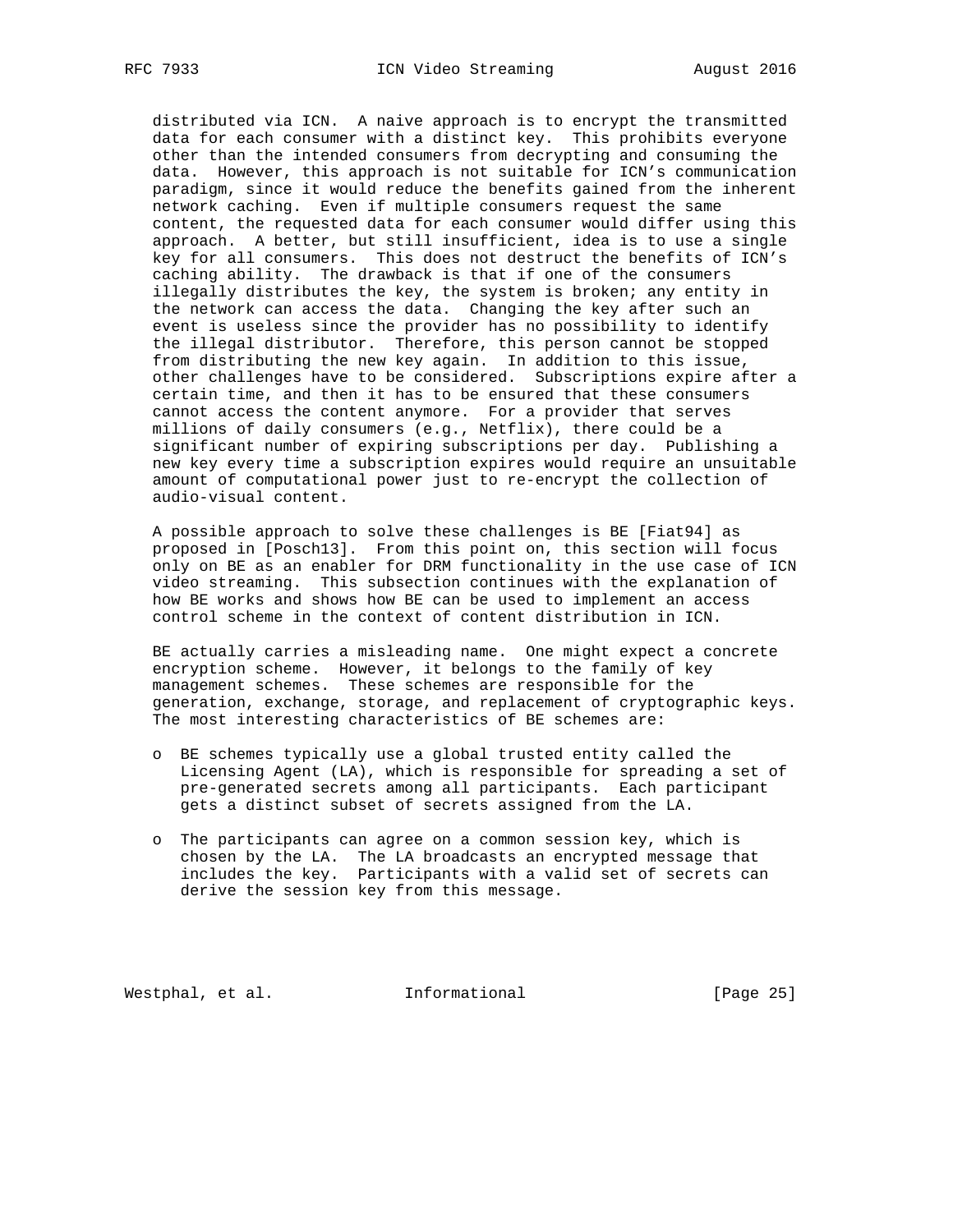- o The number of participants in the system can change dynamically. Entities may join or leave the communication group at any time. If a new entity joins, the LA passes on a valid set of secrets to that entity. If an entity leaves (or is forced to leave) the LA revokes the entity's subset of keys, which means that it cannot derive the correct session key anymore when the LA distributes a new key.
- o Traitors (entities that reveal their secrets) can be traced and excluded from ongoing communication. The algorithms and preconditions to identify a traitor vary between concrete BE schemes.

 This listing already illustrates why BE is suitable to control the access to data that is distributed via an ICN. BE enables the usage of a single session key for confidential data transmission between a dynamically changing subset or network participants. ICN caches can be utilized since the data is encrypted only with a single key known by all legitimate clients. Furthermore, traitors can be identified and removed from the system. The issue of re-encryption still exists because the LA will eventually update the session key when a participant should be excluded. However, this disadvantage can be relaxed in some way if the following points are considered:

- o The updates of the session key can be delayed until a set of compromised secrets has been gathered. Note that secrets may become compromised because of two reasons: first, a traitor could have illegally revealed the secret; second, the subscription of an entity expired. Delayed revocation temporarily enables some illegitimate entities to consume content. However, this should not be a severe problem in home entertainment scenarios. Updating the session key in regular (not too short) intervals is a good trade- off. The longer the interval lasts, the less computational resources are required for content re-encryption and the better the cache utilization in the ICN will be. To evict old data from ICN caches that have been encrypted with the prior session key, the publisher could indicate a lifetime for transmitted packets.
- o Content should be re-encrypted dynamically at request time. This has the benefit that untapped content is not re-encrypted if the content is not requested during two session key update; therefore, no resources are wasted. Furthermore, if the updates are triggered in non-peak times, the maximum amount of resources needed at one point in time can be lowered effectively since in peak times generally more diverse content is requested.

Westphal, et al. 1nformational [Page 26]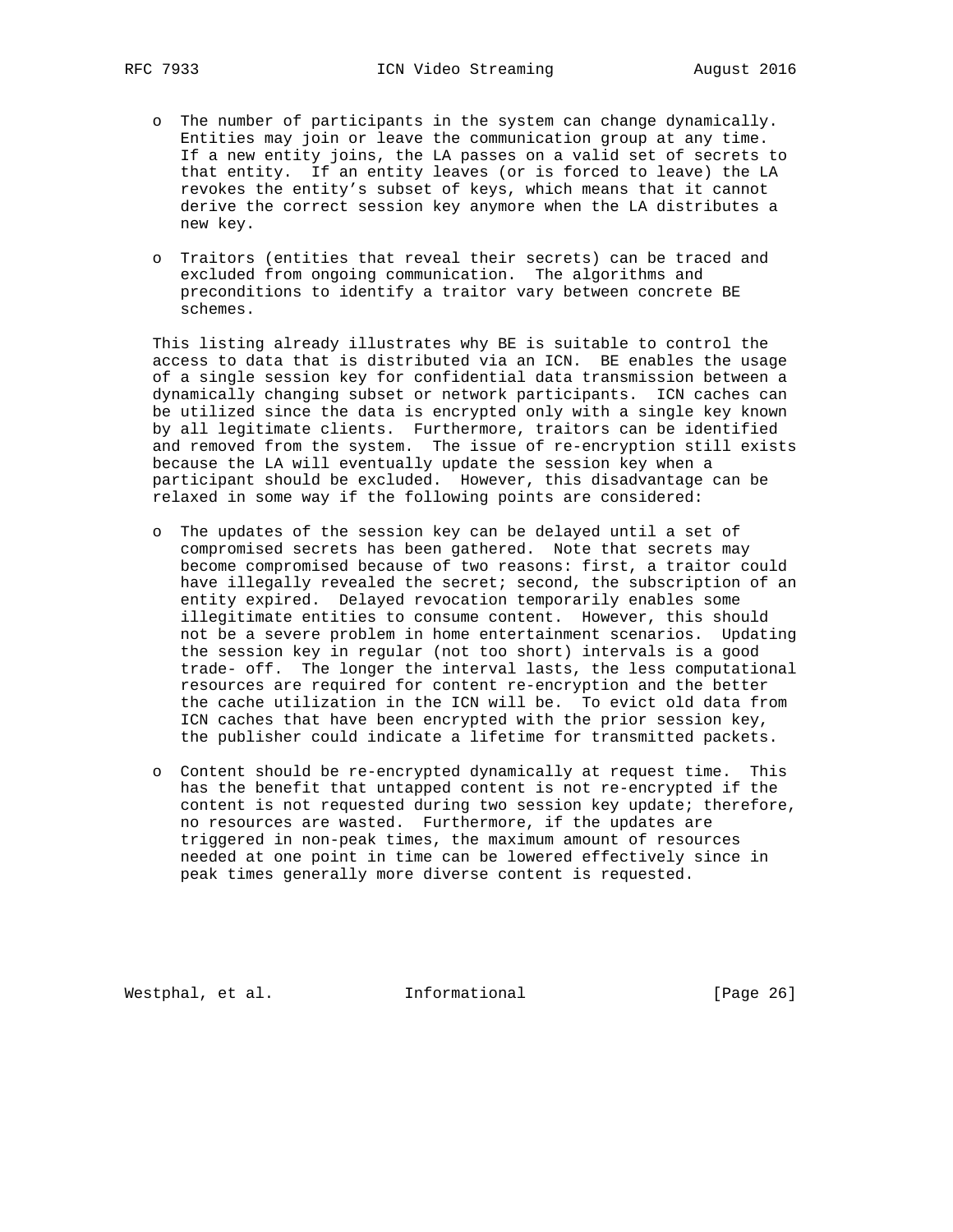o Since the amount of required computational resources may vary strongly from time to time, it would be beneficial for any streaming provider to use cloud-based services to be able to dynamically adapt the required resources to the current needs. In regard to a lack of computation time or bandwidth, the cloud service could be used to scale up to overcome shortages.

 Figure 4 shows the potential usage of BE in a multimedia delivery framework that builds upon ICN infrastructure and uses the concept of dynamic adaptive streaming, e.g., DASH. BE would be implemented on the top to have an efficient and scalable way of access control to the multimedia content.

| Technologies<br><b>Broadcast</b><br>Encryption  | $\left\langle \,--\,\right\rangle$ | Properties<br>Controlled<br>Access |
|-------------------------------------------------|------------------------------------|------------------------------------|
|                                                 |                                    |                                    |
|                                                 |                                    |                                    |
| Dynamic Adaptive $ $ < - - - > $ $<br>Streaming |                                    | Multimedia<br>Adaptation           |
| ICN<br>Infrastructure                           | $\leftarrow$ - - >                 | Cacheable<br>Data Chunks           |
|                                                 |                                    |                                    |

## Figure 4: A Potential Multimedia Framework Using BE

# 8.2. AAA-Based DRM for ICN Networks

# 8.2.1. Overview

 Recently, a novel approach to DRM has emerged to link DRM to usual network management operations, hence linking DRM to AAA services. ICN provides the abstraction of an architecture where content is requested by name and could be served from anywhere. In DRM, the content provider (the origin of the content) allows the destination (the end-user account) to use the content. The content provider and content storage/cache are at two different entities in ITU Carrier Code (ICC); for traditional DRM, only source and destination count and not the intermediate storage. The proposed solution allows the provider of the caching to be involved in the DRM policies using well-known AAA mechanisms. It is important to note that this solution is compatible with the proposal of the BE, proposed earlier in this document. The BE proposes a technology, as this solution is more operational.

Westphal, et al. 1nformational 1999 [Page 27]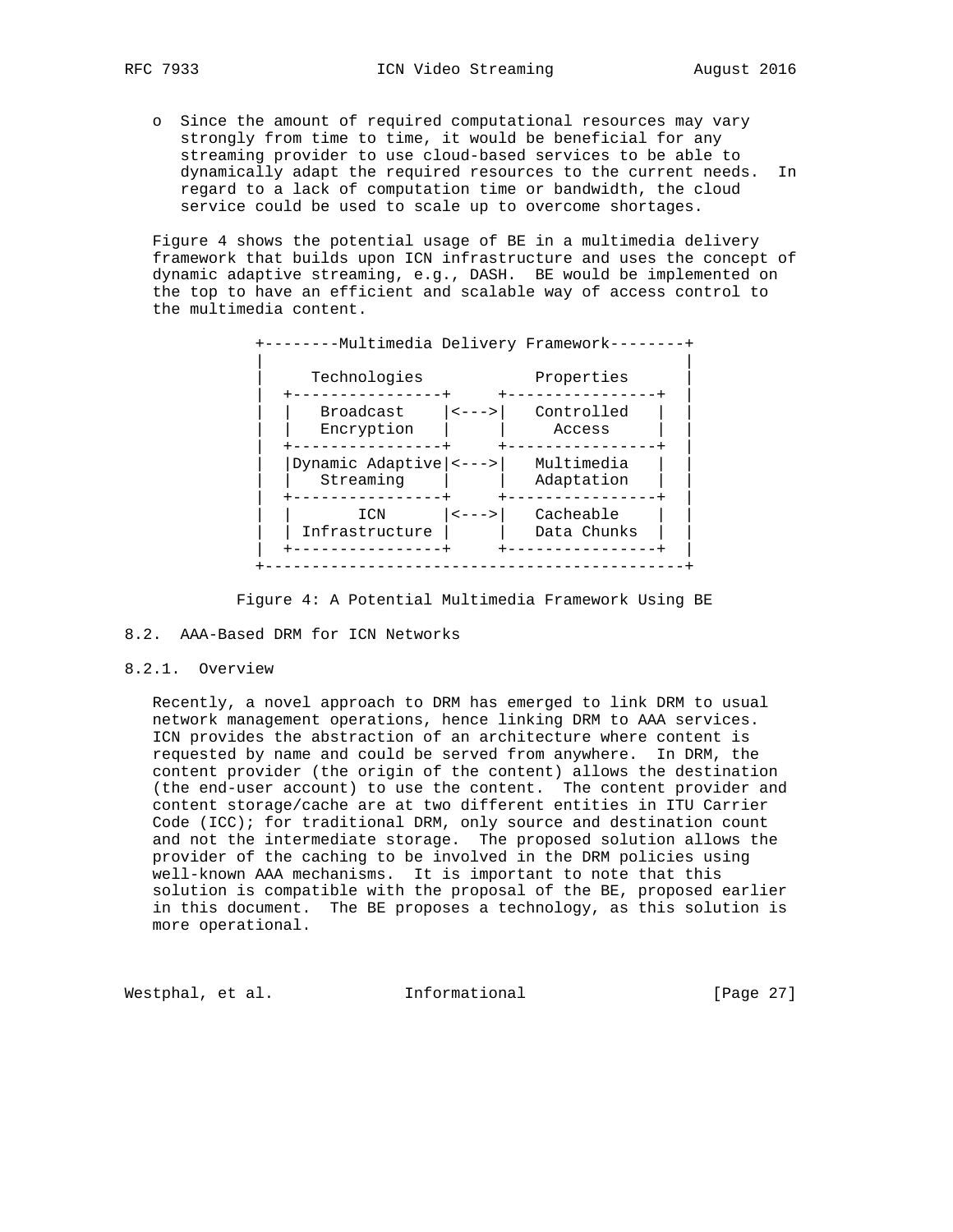# 8.2.2. Implementation

 With the proposed AAA-based DRM, when content is requested by name from a specific destination, the request could link back to both the content provider and the caching provider via traditional AAA mechanisms and trigger the appropriate DRM policy independently from where the content is stored. In this approach, the caching, DRM, and AAA remain independent entities but can work together through ICN mechanisms. The proposed solution enables extending the traditional DRM done by the content provider to jointly being done by content provider and network/caching provider.

 The solution is based on the concept of a "token". The content provider authenticates the end user and issues an encrypted token to authenticate the named-content ID or IDs that the user can access. The token will be shared with the network provider and used as the interface to the AAA protocols. At this point, all content access is under the control of the network provider and the ICN. The controllers and switches can manage the content requests and handle mobility. The content can be accessed from anywhere as long as the token remains valid or the content is available in the network. In such a scheme, the content provider does not need to be contacted every time a named-content is requested. This reduces the load of the content provider network and creates a DRM mechanism that is much more appropriate for the distributed caching and Peer-to-Peer storage characteristic of ICN networks. In particular, the content requested by name can be served from anywhere under the only condition that the storage/cache can verify that the token is valid for content access.

 The solution is also fully customizable to both content and network provider's needs as the tokens can be issued based on user accounts, location, and hardware (Media Access Control (MAC) address, for example) linking it naturally to legacy authentication mechanisms. In addition, since both content and network providers are involved in DRM policies, pollution attacks and other illegal requests for the content can be more easily detected. The proposed AAA-based DRM is currently under full development.

# 9. Future Steps for Video in ICN

 The explosion of online video services, along with their increased consumption by mobile wireless terminals, further exacerbates the challenges of ICN mechanisms that leverage Video Adaptation. The following sections present a series of research items derived from these challenges, further introducing next steps for the subject.

Westphal, et al. 1nformational [Page 28]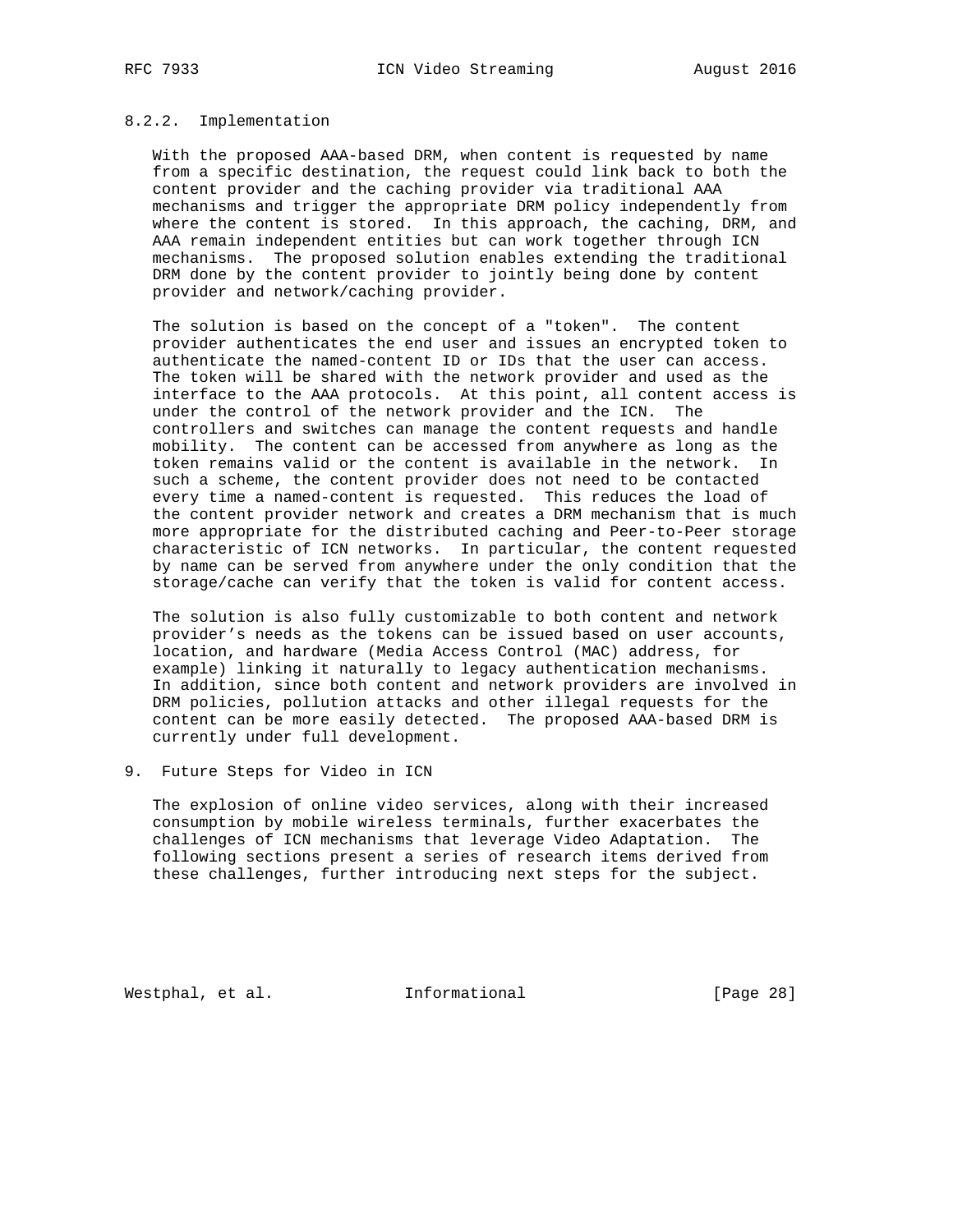# 9.1. Large-Scale Live Events

 Distributing content, and video in particular, using local communications in large-scale events such as sporting events in a stadium, a concert, or a large demonstration, is an active area of investigation and a potential use case where ICN would provide significant benefits.

 Such use cases involve locating content that is generated on the fly and requires discovery mechanisms in addition to sharing mechanisms. The scalability of the distribution becomes important as well.

# 9.2. Video Conferencing and Real-Time Communications

 Current protocols for video conferencing have been designed, and this document takes input from them to identify the key research issues. Real-time communications add timing constraints (both in terms of delay and in terms of synchronization) to the scenario discussed above.

 An Access Router (AR) and a Virtual Router (VR), and immersive multimedia experiences in general, are clearly an area of further investigation, as they involve combining multiple streams of data from multiple users into a coherent whole. This raises issues of multisource, multidestination multimedia streams that ICN may be equipped to deal with in a more natural manner than IP, which is inherently unicast.

## 9.3. Store-and-Forward Optimized Rate Adaptation

 One of the benefits of ICN is to allow the network to insert caching in the middle of the data transfer. This can be used to reduce the overall bandwidth demands over the network by caching content for future reuse, but it provides more opportunities for optimizing video streams.

 Consider, for instance, the following scenario: a client is connected via an ICN network to a server. Let's say the client is connected wirelessly to a node that has a caching capability, which is connected through a WAN to the server. Further, assume that the capacity of each of the links (both the wireless and the WAN logical links) varies with time.

 If the rate adaptation is provided in an end-to-end manner, as in current mechanisms like DASH, then the maximal rate that can be supported at the client is that of the minimal bandwidth on each link.

Westphal, et al. 1nformational 1999 [Page 29]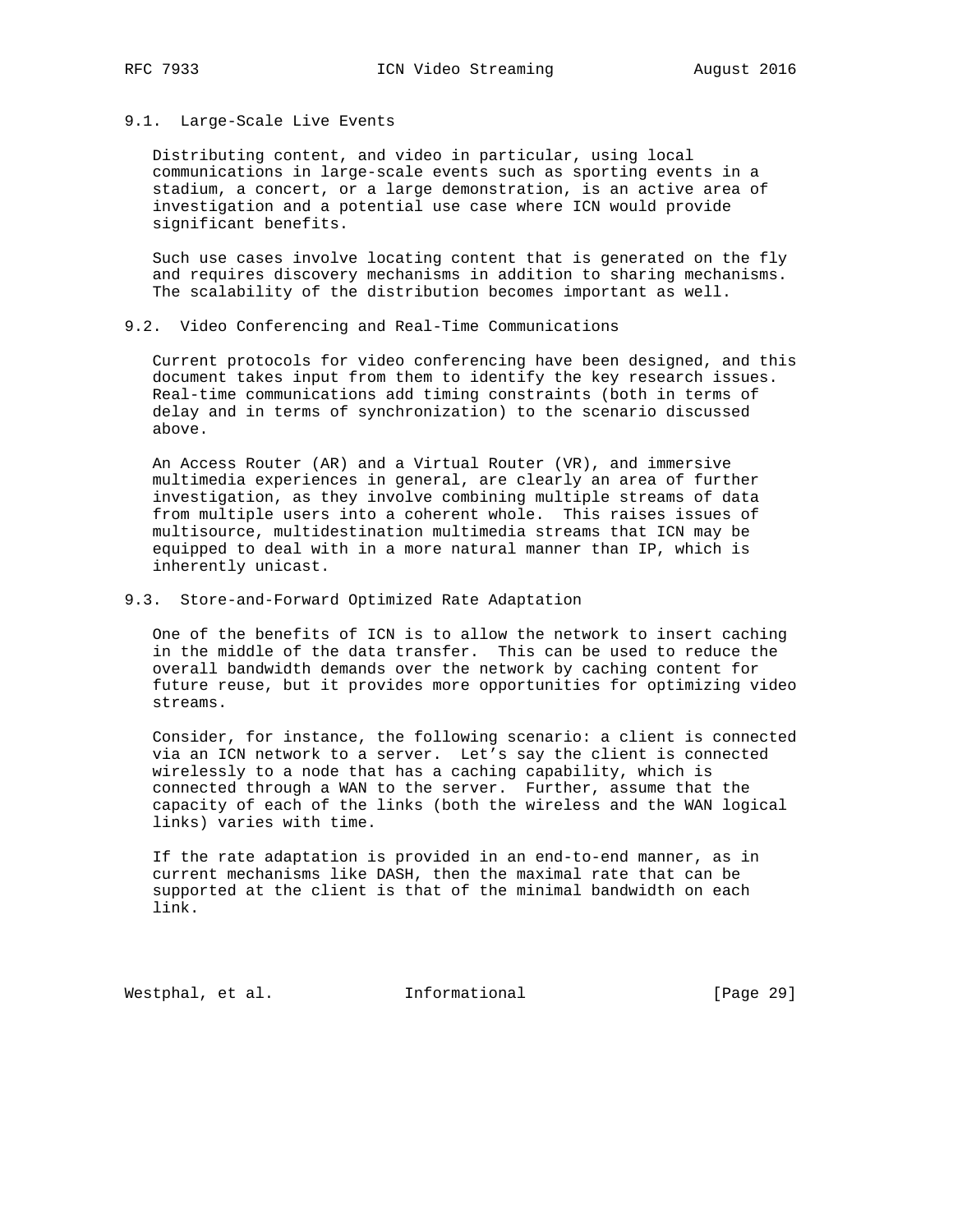If, for instance, during Time Period 1 the wireless capacity is 1 and the wired capacity is 2 and during Time Period 2 the wireless capacity is 2 (due to some hotspot) and the wired capacity is 1 (due to some congestion in the network), then the best end-to-end rate that can be achieved is 1 during each period.

 However, if the cache is used during Time Period 1 to pre-fetch 2 units of data, then during Time Period 2 there is 1 unit of data at the cache and another unit of data that can be streamed from the server; therefore, the rate that can be achieved is 2 units of data. In this case, the average bandwidth rises from 1 to 1.5 over the two periods.

 This straw-man example illustrates a) the benefit of ICN for increasing the throughput of the network and b) the need for the special rate adaptation mechanisms to be designed to take advantage of this gain. End-to-end rate adaptation cannot take advantage of the cache availability. The authors of [Rainer16] showed that buffer-based adaptation mechanisms can be one approach to tackle this challenge. As buffer-based adaptation does not estimate the available bandwidth resources (but solely considers the video buffer fill state), measured bandwidth fluctuations caused by cache hits are not existent. Therefore, they cannot negatively impact the adaptation decisions (e.g., frequent representation switching).

#### 9.4. Heterogeneous Wireless Environment Dynamics

 With the ever-growing increase in online services being accessed by mobile devices, operators have been deploying different overlapping wireless access networking technologies. In this way, in the same area, user terminals are within range of different cellular, Wi-Fi, or even Worldwide Interoperability for Microwave Access (WiMAX) networks. Moreover, with the advent of the Internet of Things (e.g., surveillance cameras feeding video footage), this list can be further complemented with more-specific short-range technologies, such as Bluetooth or ZigBee.

 In order to leverage from this plethora of connectivity opportunities, user terminals are coming equipped with different wireless access interfaces, providing them with extended connectivity opportunities. In this way, such devices become able to select the type of access that best suits them according to different criteria, such as available bandwidth, battery consumption, access to different link conditions according to the user profile, or even access to different content. Ultimately, these aspects contribute to the QoE perceived by the end user, which is of utmost importance when it comes to video content.

Westphal, et al. 1nformational 1999 [Page 30]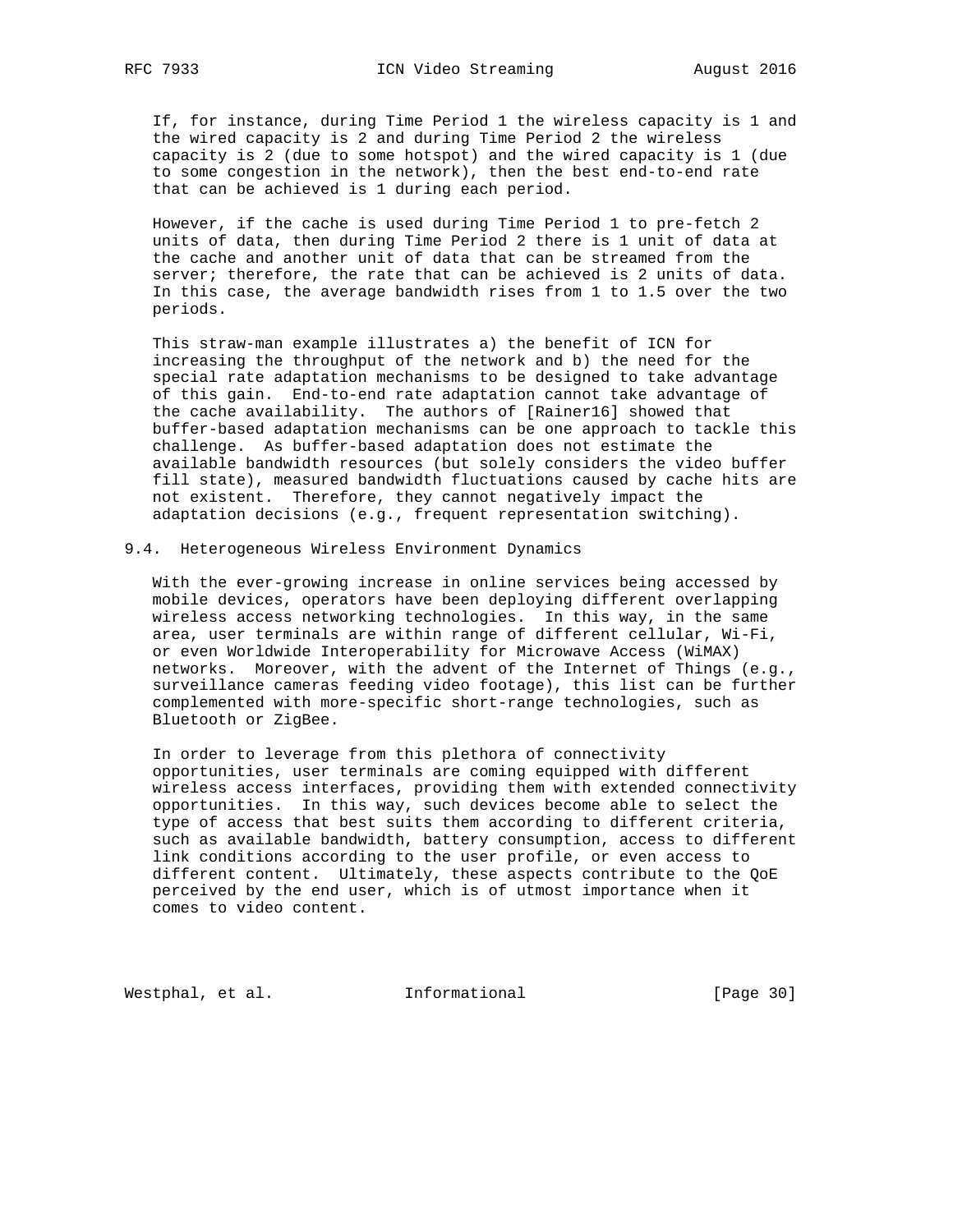However, the fact that these users are mobile and using wireless technologies also provides a very dynamic setting where the current optimal link conditions at a specific moment might not last or be maintained while the user moves. These aspects have been amply analyzed in recently finished projects such as FP7 MEDIEVAL [MEDIEVAL], where link events reporting on wireless conditions and available alternative connection points were combined with video requirements and traffic optimization mechanisms towards the production of a joint network and mobile terminal mobility management decision. Concretely, in [Fu13], link information about the deterioration of the wireless signal was sent towards a mobility management controller in the network. This input was combined with information about the user profile, as well as of the current video service requirements, and used to trigger the decrease or increase of scalable video layers (adjusting the video to the ongoing link conditions). Incrementally, the video could also be adjusted when a new, better connectivity opportunity presents itself.

 In this way, regarding Video Adaptation, ICN mechanisms can leverage from their intrinsic multiple source support capability and go beyond the monitoring of the status of the current link, thus exploiting the availability of different connectivity possibilities (e.g., different "interfaces"). Moreover, information obtained from the mobile terminal's point of view of its network link, as well as information from the network itself (i.e., load, policies, and others), can generate scenarios where such information is combined in a joint optimization procedure allowing the content to be forward to users using the best available connectivity option (e.g., exploiting management capabilities supported by ICN intrinsic mechanisms as in [Corujo12]).

 In fact, ICN base mechanisms can further be exploited in enabling new deployment scenarios such as preparing the network for mass requests from users attending a large multimedia event (i.e., concert, sports), allowing video to be adapted according to content, user and network requirements, and operation capabilities in a dynamic way.

 Enabling such scenarios requires further research, with the main points highlighted as follows:

- o how to develop a generic video services (and obviously content) interface allowing the definition and mapping of their requirements (and characteristics) into the current capabilities of the network;
- o how to define a scalable mechanism allowing either the video application at the terminal or some kind of network management entity, to adapt the video content in a dynamic way;

Westphal, et al. 1nformational 1999 [Page 31]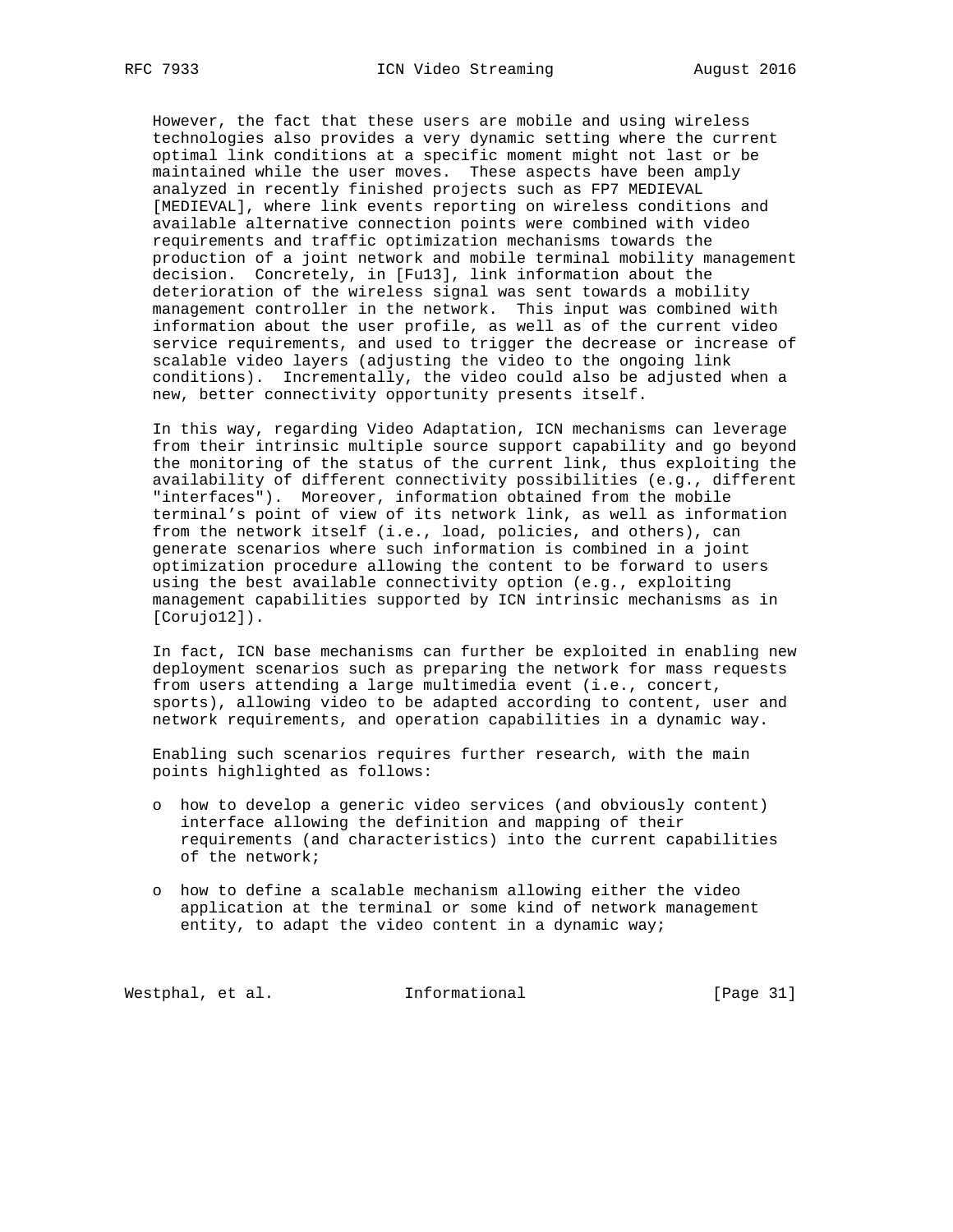- o how to develop the previous research items using intrinsic ICN mechanisms (i.e., naming and strategy layers);
- o how to leverage intelligent pre-caching of content to prevent stalls and poor quality phases, which lead to a worse QoE for the user: this includes, in particular, the usage in mobile environments, which are characterized by severe bandwidth changes as well as connection outages, as shown in [Crabtree13]; and
- o how to take advantage of the multipath opportunities over the heterogeneous wireless interfaces.
- 9.5. Network Coding for Video Distribution in ICN

 An interesting research area for combining heterogeneous sources is to use network coding [Montpetit13b]. Network coding allows for asynchronous combining of multiple sources by having each of them send information that is not duplicated by the other but that can be combined to retrieve the video stream.

 However, this creates issues in ICN in terms of defining the proper rate adaptation for the video stream, securing the encoded data, caching the encoded data, timeliness of the encoded data, overhead of the network coding operations both in network resources and in added buffering delay, etc.

 Network coding has shown promise in reducing buffering events in unicast, multicast, and P2P settings. [Medard12] considers strategies using network coding to enhance QoE for multimedia communications. Network coding can be applied to multiple streams, but also within a single stream as an equivalent of a composable erasure code. Clearly, there is a need for further investigation of network coding in ICN, potentially as a topic of activity in the research group.

9.6. Synchronization Issues for Video Distribution in ICN

 ICN decouples the fetching of video chunks from their locations. This means an audio chunk may be received from one network element (cache/storage/server), a video chunk may be received from another, while yet another chunk (say, the next one, or another layer from the same video stream) may come from a third element. This introduces disparity in the retrieval times and locations of the different elements of a video stream that need to be played at the same (or almost same) time. Synchronization of such delivery and playback may require specific synchronization tools for video delivery in ICN.

Westphal, et al. 1nformational 1999 [Page 32]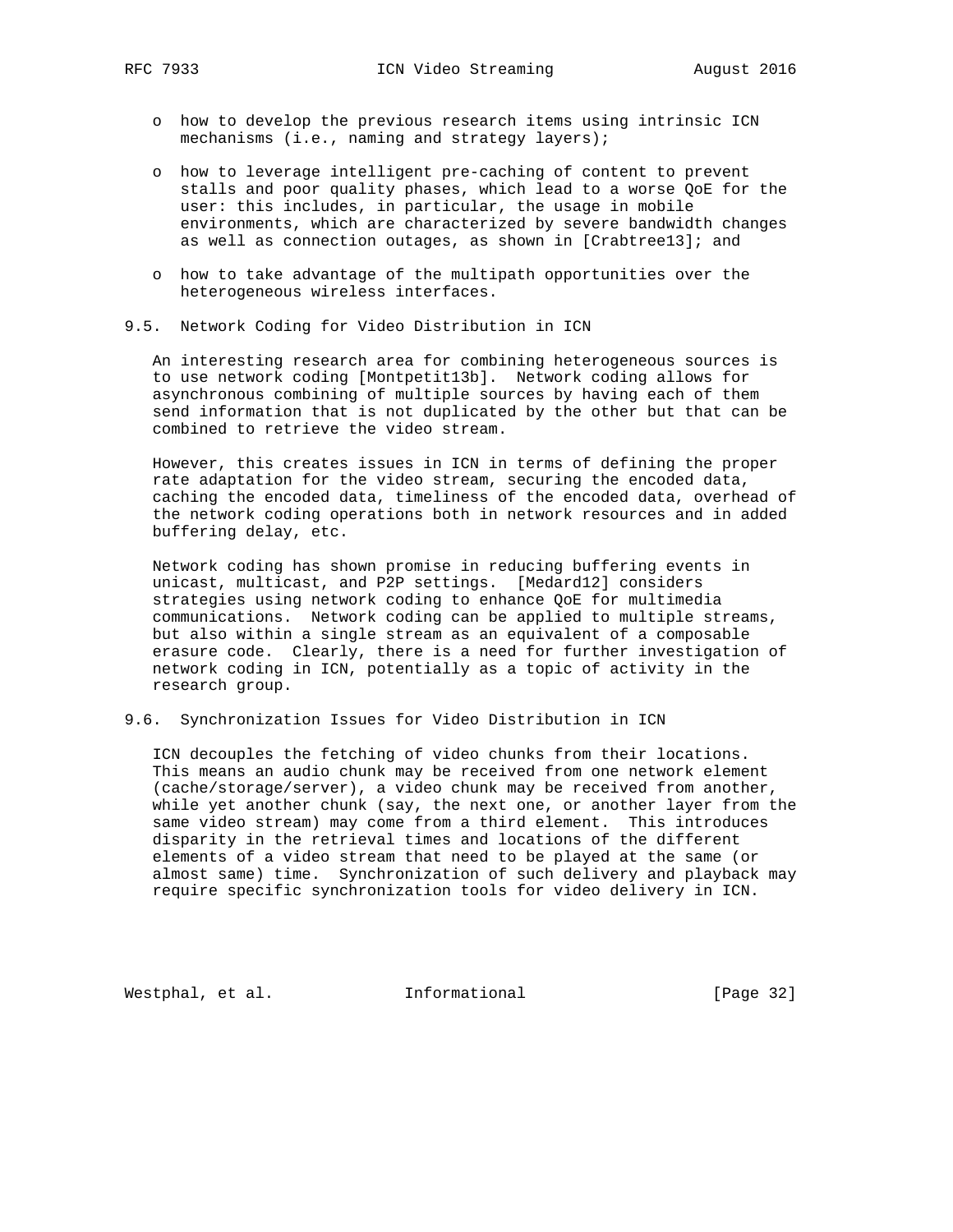Other aspects involve synchronizing:

- o within a single stream, for instance, the consecutive chunks of a single stream or the multiple layers of a layered scheme when sources and transport layers may be different.
- o re-ordering the packets of a stream distributed over multiple sources at the video client, or ensuring that multiple chunks coming from multiple sources arrive within an acceptable time window;
- o multiple streams, such as the audio and video components of a video stream, which can be received from independent sources; and
- o multiple streams from multiple sources to multiple destinations, such as mass distribution of live events. For instance, for live video streams or video conferencing, some level of synchronization is required so that people watching the stream view the same events at the same time.

 Some of these issues were addressed in [Montpetit13a] in the context of social video consumption. Network coding, with traffic engineering, is considered as a potential solution for synchronization issues. Other approaches could be considered that are specific to ICN as well.

 Traffic engineering in ICN [Su14] [Chanda13] may be required to provide proper synchronization of multiple streams.

10. Security Considerations

 This is informational. There are no specific security considerations outside of those mentioned in the text.

11. Conclusions

 This document proposes adaptive video streaming for ICN, identified potential problems, and presents the combination of CCN with DASH as a solution. As both concepts, DASH and CCN, maintain several elements in common, like, e.g., the content in different versions being dealt with in segments, combination of both technologies seems useful. Thus, adaptive streaming over CCN can leverage advantages such as, e.g., efficient caching and intrinsic multicast support of CCN, routing based on named-data URIs, intrinsic multilink and multisource support, etc.

Westphal, et al. 1nformational 1999 [Page 33]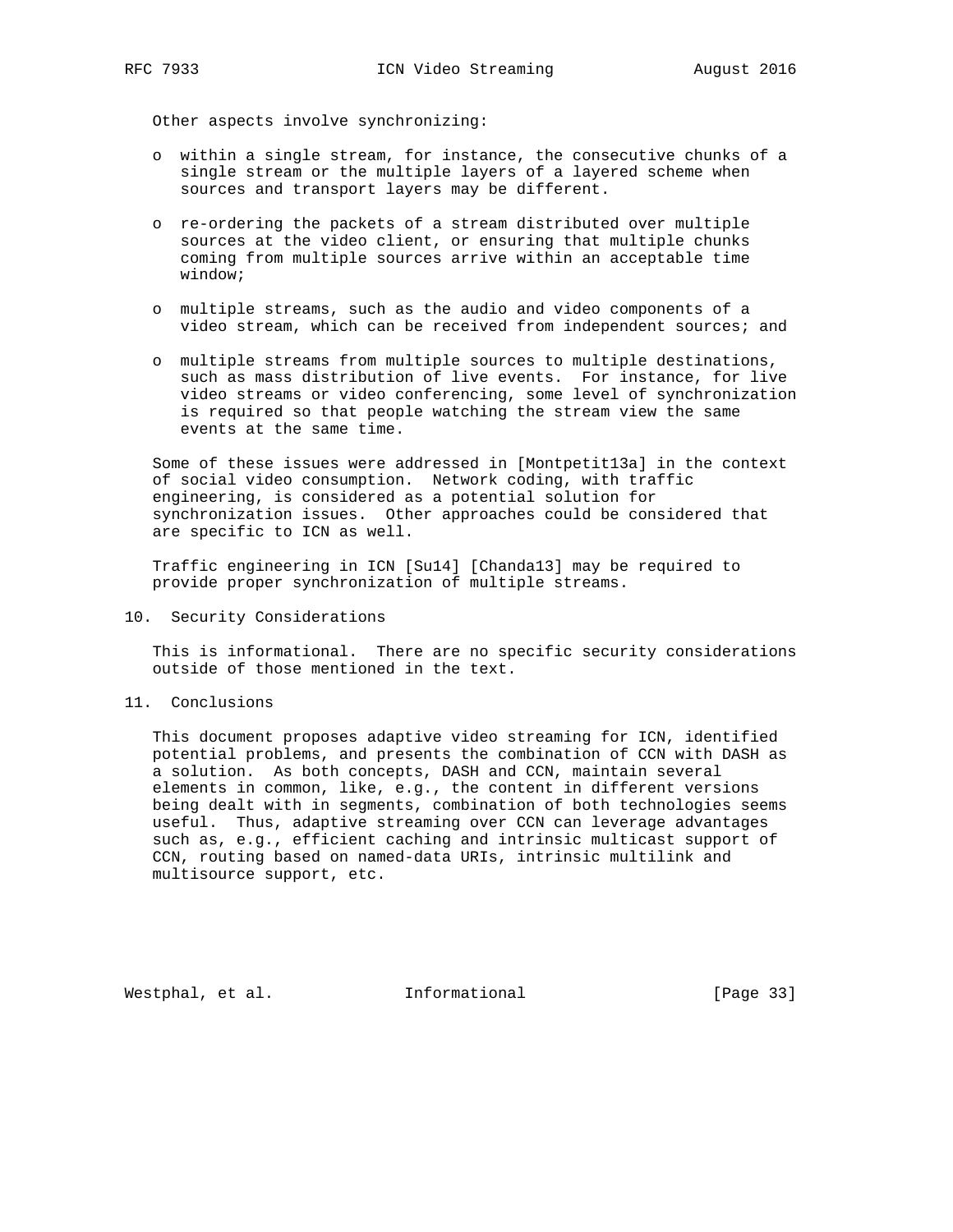In this context, the usage of CCN with DASH in mobile environments comes together with advantages compared to today's solutions, especially for devices equipped with multiple network interfaces. The retrieval of data over multiple links in parallel is a useful feature, specifically for adaptive multimedia streaming since it offers the possibility to dynamically switch between the available links depending on their bandwidth capabilities, which are transparent to the actual DASH client.

- 12. References
- 12.1. Normative References
	- [Rainer16] Rainer, B., Posch, D., and H. Hellwagner, "Investigating the Performance of Pull-based Dynamic Adaptive Streaming in NDN", IEEE Journal on Selected Areas in Communications (J-SAC): Special Issue on Video Distribution over Future Internet, Volume 34, Number 8, DOI 10.1109/JSAC.2016.2577365, August 2016.
	- [RFC6972] Zhang, Y. and N. Zong, "Problem Statement and Requirements of the Peer-to-Peer Streaming Protocol (PPSP)", RFC 6972, DOI 10.17487/RFC6972, July 2013, <http://www.rfc-editor.org/info/rfc6972>.
- 12.2. Informative References
	- [ATIS-IIF] "ATIS: IIF, IPTV Interoperability Forum", 2015, <http://www.atis.org/iif/deliv.asp>.
	- [Bakker15] Bakker, A., Petrocco, R., and V. Grishchenko, "Peer-to- Peer Streaming Peer Protocol (PPSPP)", RFC 7574, DOI 10.17487/RFC7574, July 2015, <http://www.rfc-editor.org/info/rfc7574>.
	- [Castro03] Castro, M., Druschel, P., Kermarrec, A., Nandi, A., and A. Rowstron, "SplitStream: High-Bandwidth Multicast in Cooperative Environments", Proceedings of the 19th ACM Symposium on Operating Systems Principles (SOSP '03), DOI 10.1145/945445.945474, October 2003.
	- [Chai11] Chai, W., Wang, N., Psaras, I., Pavlou, G., Wang, C., de Blas, G., Ramon-Salguero, F., Liang, L., Spirou, S., Blefari-Melazzi, N., Beben, A., and E. Hadjioannou, "CURLING: Content-Ubiquitous Resolution and Delivery Infrastructure for Next Generation Services", IEEE Communications Magazine, Volume 49, Issue 3, DOI 10.1109/MCOM.2011.5723808, March 2011.

Westphal, et al. 1nformational 1999 [Page 34]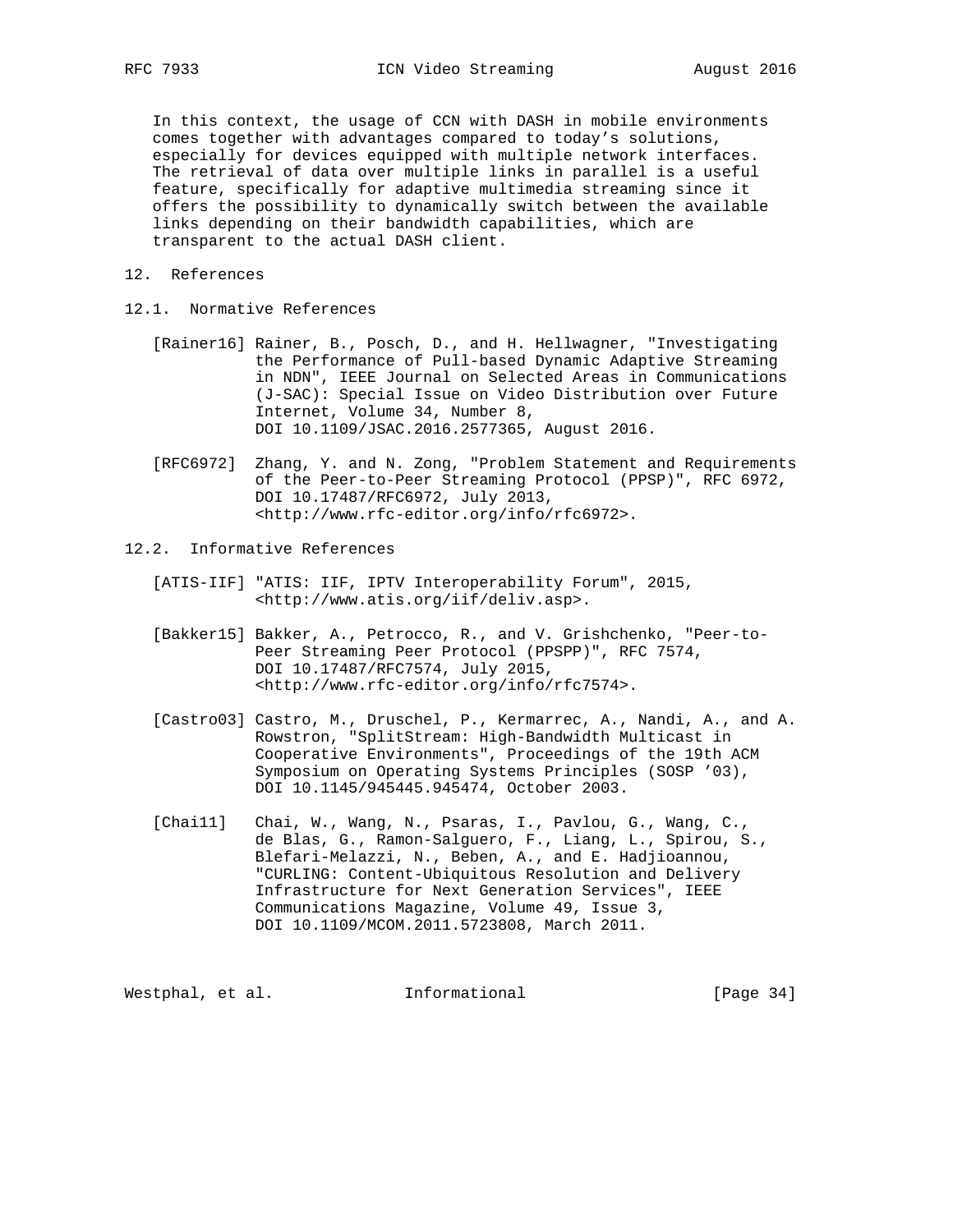- [Chanda13] Chanda, A., Westphal, C., and D. Raychaudhuri, "Content Based Traffic Engineering in Software Defined Information Centric Networks", 2013 IEEE Conference on Computer Communications Workshops (INFOCOM WKSHPS), DOI 10.1109/INFCOMW.2013.6970717, April 2013.
- [Corujo12] Corujo, D., Vidal, I., Garcia-Reinoso, J., and R. Aguiar, "A Named Data Networking Flexible Framework for Management Communications", IEEE Communications Magazine, Volume 50, Issue 12, DOI 10.1109/MCOM.2012.6384449, December 2012.
- [Crabtree13] Crabtree, B., Stevens, T., Allan, B., Lederer, S., Posch, D., Mueller, C., and C. Timmerer, "Video Adaptation in Limited/Zero Network Coverage", CCNxCon 2013, Palo Alto Research Center (PARC), September 2013.
- [Detti11] Detti, A., Blefari-Melazzi, N., Salsano, S., and M. Pomposini, "CONET: A Content Centric Inter-Networking Architecture", Proceedings of the ACM SIGCOMM Workshop on Information-Centric Networking, DOI 10.1145/2018584.2018598, August 2011.
- [Detti12] Detti, A., Pomposini, M., Blefari-Melazzi, N., Salsano, S., and A. Bragagnini, "Offloading cellular networks with Information-Centric Networking: the case of video streaming", 2013 IEEE 14th International Symposium on A World of Wireless, Mobile and Multimedia Networks (WoWMoM), DOI 10.1109/WoWMoM.2012.6263734, June 2012.
- [Detti13] Detti, A., Ricci, B., and N. Blefari-Melazzi, "Peer-To- Peer Live Adaptive Video Streaming for Information Centric Cellular Networks", 2013 IEEE 24th Annual International Symposium on Personal, Indoor, and Mobile Radio Communications (PIMRC), DOI 10.1109/PIMRC.2013.6666771, September 2013.
- [Fiat94] Fiat, A. and M. Naor, "Broadcast Encryption", Advances in Cryptology - CRYPTO '93 Proceedings, Lecture Notes in Computer Science, Volume 773, pp. 480-491, 1994.
- [Fu13] Fu, B., Kunzmann, G., Wetterwald, M., Corujo, D., and R. Costa, "QoE-aware traffic management for mobile video delivery", 2013 IEEE International Conference on Communications Workshops (ICC), DOI 10.1109/ICCW.2013.6649314, June 2013.

Westphal, et al. 1nformational 1999 [Page 35]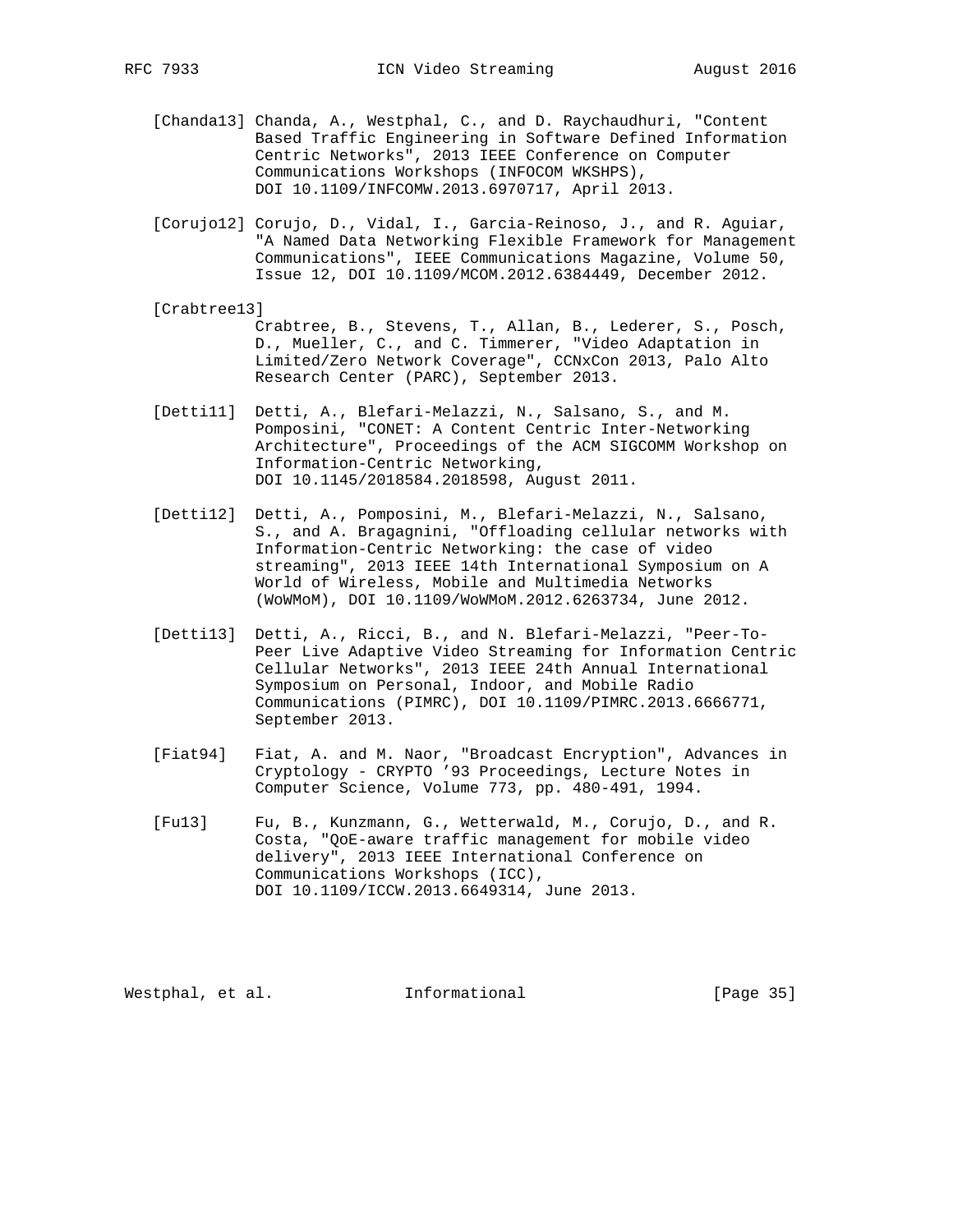[Grandl13] Grandl, R., Su, K., and C. Westphal, "On the Interaction of Adaptive Video Streaming with Content-Centric Networks", 2013 IEEE International Conference on Multimedia and Expo (ICME), DOI 10.1109/ICME.2013.6607500, July 2013.

# [IETF-PPSP]

 IETF, "Peer to Peer Streaming Protocol (ppsp)", <https://datatracker.ietf.org/wg/ppsp/>.

 [ISO-DASH] ISO, "Information technology -- Dynamic adaptive streaming over HTTP (DASH) -- Part 1: Media presentation description and segment formats", ISO/IEC 23009-1:2014, May 2014.

#### [ITEC-DASH]

 "ITEC - Dynamic Adaptive Streaming over HTTP", DASH Research at the Institute of Information Technology, Multimedia Communication Group, Alpen-Adria Universitaet Klagenfurt, <http://dash.itec.aau.at>.

#### [Jacobson09a]

 Jacobson, V., Smetters, D., Briggs, N., Plass, M., Stewart, P., Thornton, J., and R. Braynard, "VoCCN: Voice over Content-Centric Networks", Proceedings of the 2009 Workshop on Re-architecting the Internet, DOI 10.1145/1658978.1658980, December 2009.

## [Jacobson09b]

 Jacobson, V., Smetters, D., Thornton, J., Plass, M., Briggs, N., and R. Braynard, "Networking Named Content", Proceedings of the 5th International Conference on Emerging Networking Experiments and Technologies (CoNEXT), DOI 10.1145/1658939.1658941, December 2009.

#### [LeCallet13]

 Le Callet, P., Moeller, S., and A. Perkis, "Qualinet White Paper on Definitions of Quality of Experience", European Network on Quality of Experience in Multimedia Systems and Services, COST Action IC 1003, Version 1.2, March 2013.

#### [Lederer13a]

Lederer, S., Liu, Y., Geurts, J., Point, J., Lederer, S., Mueller, C., Rainer, B., Timmerer, C., and H. Hellwagner, "Dynamic Adaptive Streaming over CCN: A Caching and Overhead Analysis", 2013 IEEE International Conference on Communication (ICC), DOI 10.1109/ICC.2013.6655116, June 2013.

Westphal, et al. 1nformational 1999 [Page 36]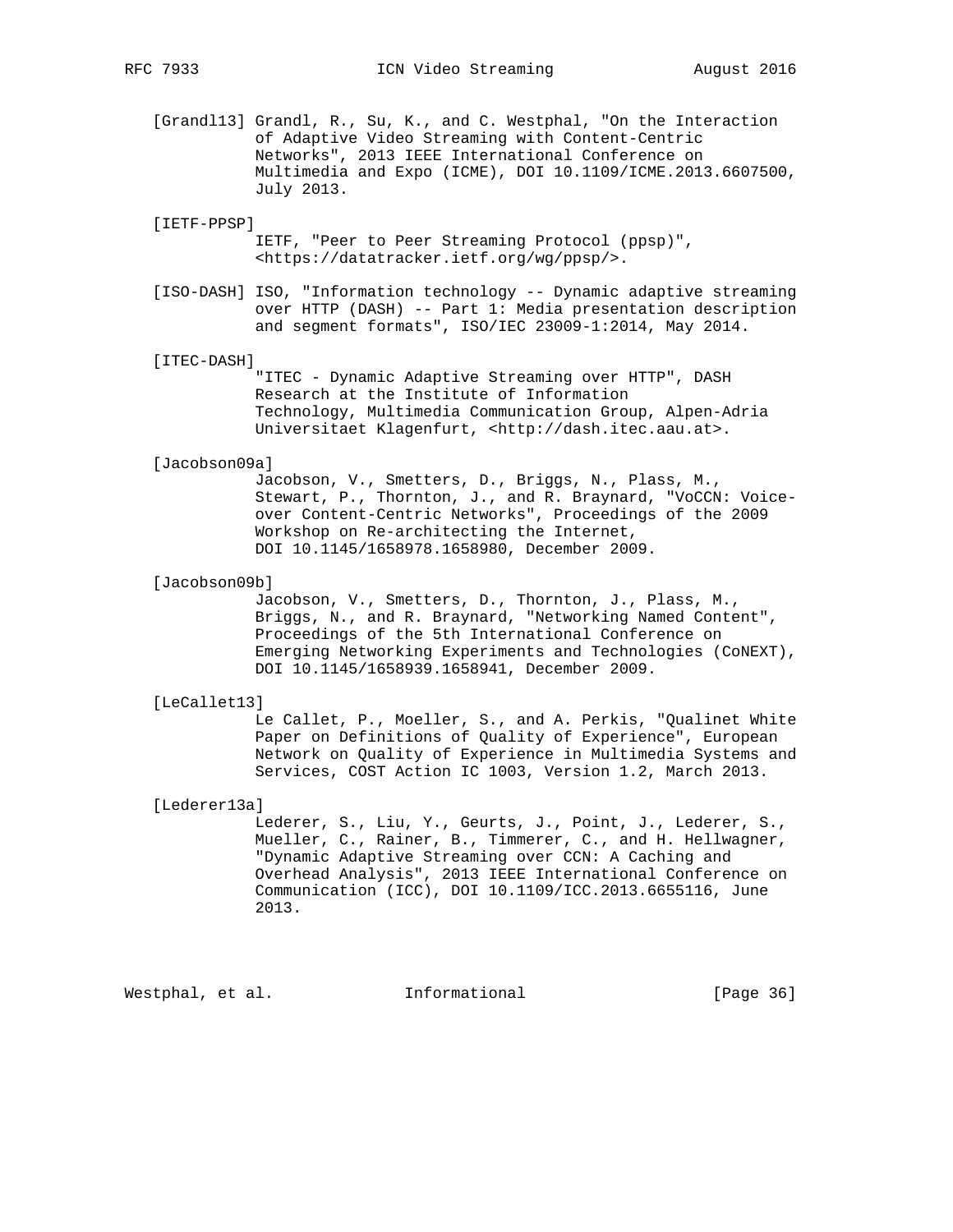[Lederer13b]

 Lederer, S., Mueller, C., Rainer, B., Timmerer, C., and H. Hellwagner, "An Experimental Analysis of Dynamic Adaptive Streaming over HTTP in Content Centric Networks", 2013 IEEE International Conference on Multimedia and Expo (ICME), DOI 10.1109/ICME.2013.6607500, July 2013.

[Magharei07]

 Magharei, N., Rejaie, R., and Y. Guo, "Mesh or Multiple- Tree: A Comparative Study of Live P2P Streaming Approaches", IEEE INFOCOM 2007 - 26th IEEE International Conference on Computer Communications, DOI 10.1109/INFCOM.2007.168, May 2007.

- [Medard12] Medard, M., Kim, M., Parandeh-Gheibi, M., Zeng, W., and M. Montpetit, "Quality of Experience for Multimedia Communications: Network Coding Strategies", Laboratory of Electronics, Massachusetts Institute of Technology, March 2012.
- [MEDIEVAL] "MEDIEVAL: MultiMEDia transport for mobIlE Video AppLications", 2010, <http://www.ict-medieval.eu>.

[Montpetit13a]

 Montpetit, M., Holtzman, H., Chakrabarti, K., and M. Matijasevic, "Social video consumption: Synchronized viewing experiences across devices and networks", 2013 IEEE International Conference on Communications Workshops (ICC), pp. 286-290, DOI 10.1109/ICCW.2013.6649245, 2013.

#### [Montpetit13b]

 Montpetit, M., Westphal, C., and D. Trossen, "Network Coding Meets Information-Centric Networking: An Architectural Case for Information Dispersion Through Native Network Coding", Proceedings of the 1st ACM Workshop on Emerging Name-Oriented Mobile Networking Design-Architecture, Algorithms, and Applications, DOI 10.1145/2248361.2248370, June 2013.

# [Mueller12]

 Mueller, C., Lederer, S., and C. Timmerer, "A Proxy Effect Analysis and Fair Adaptation Algorithm for Multiple Competing Dynamic Adaptive Streaming over HTTP Clients", 2012 IEEE Visual Communications and Image Processing (VCIP), DOI 10.1109/VCIP.2012.6410799, November 2012.

[NETINF] "NetInf: Network of Information", <http://www.netinf.org>.

Westphal, et al. 1nformational 1999 [Page 37]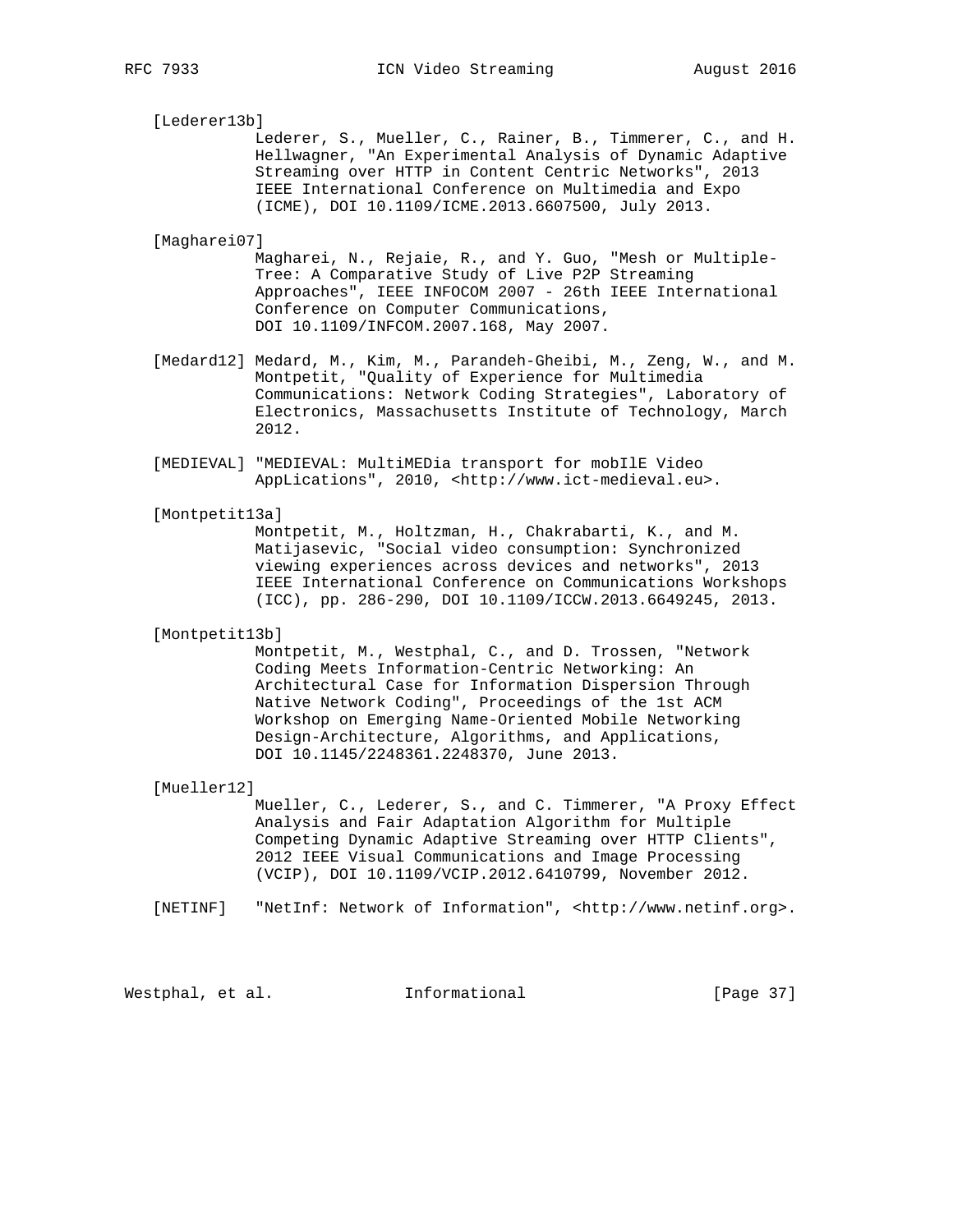- [Posch13] Posch, D., Hellwagner, H., and P. Schartner, "On-Demand Video Streaming based on Dynamic Adaptive Encrypted Content Chunks", Proceedings of the 8th International Workshop on Secure Network Protocols (NPSec '13), DOI 10.1109/ICNP.2013.6733673, October 2013.
- [RFC7476] Pentikousis, K., Ed., Ohlman, B., Corujo, D., Boggia, G., Tyson, G., Davies, E., Molinaro, A., and S. Eum, "Information-Centric Networking: Baseline Scenarios", RFC 7476, DOI 10.17487/RFC7476, March 2015, <http://www.rfc-editor.org/info/rfc7476>.
- [RFC7846] Cruz, R., Nunes, M., Xia, J., Huang, R., Ed., Taveira, J., and D. Lingli, "Peer-to-Peer Streaming Tracker Protocol (PPSTP)", RFC 7846, DOI 10.17487/RFC7846, May 2016, <http://www.rfc-editor.org/info/rfc7846>.
- [Su14] Su, K. and C. Westphal, "On the Benefit of Information Centric Networks for Traffic Engineering", 2014 IEEE International Conference on Communications (ICC), DOI 10.1109/ICC.2014.6883810, June 2014.

# Acknowledgments

 This work was supported in part by the European Community in the context of the SocialSensor (FP7-ICT-287975) project and partly performed in the Lakeside Labs research cluster at AAU. SocialSensor receives research funding from the European Community's Seventh Framework Programme. The work for this document was also partially performed in the context of the FP7/NICT EU-JAPAN GreenICN project, <http://www.greenicn.org>. Apart from this, the European Commission has no responsibility for the content of this document. The information in this document is provided as is and no guarantee or warranty is given that the information is fit for any particular purpose. The user, thereof, uses the information at its sole risk and liability.

Westphal, et al. 1nformational 1999 [Page 38]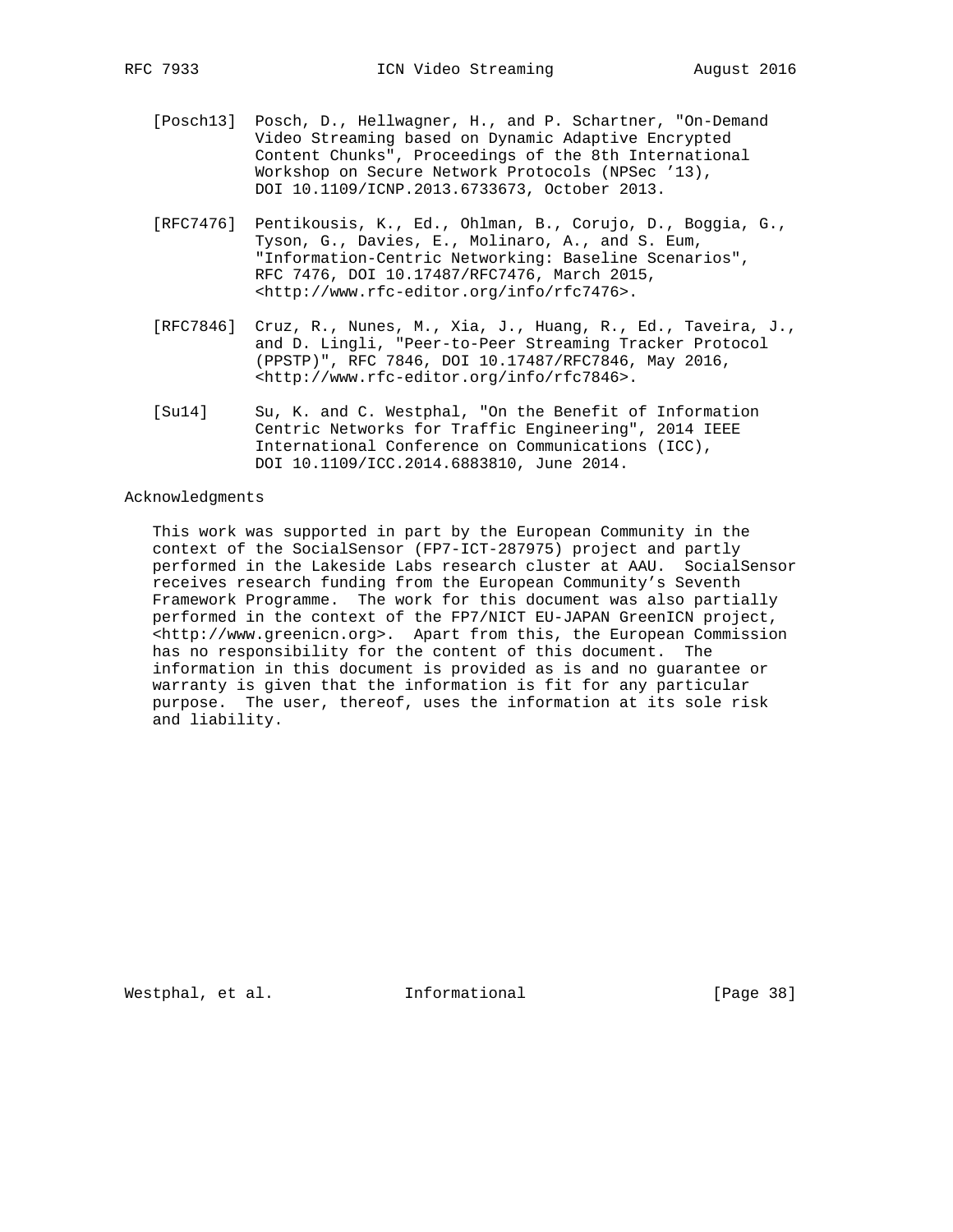Authors' Addresses Cedric Westphal (editor) Huawei Email: Cedric.Westphal@huawei.com Stefan Lederer Alpen-Adria University Klagenfurt Email: stefan.lederer@itec.aau.at Daniel Posch Alpen-Adria University Klagenfurt Email: daniel.posch@itec.aau.at Christian Timmerer Alpen-Adria University Klagenfurt Email: christian.timmerer@itec.aau.at Aytac Azgin Huawei Email: aytac.azgin@huawei.com Will (Shucheng) Liu Huawei Email: liushucheng@huawei.com Christopher Mueller BitMovin Email: christopher.mueller@bitmovin.net Andrea Detti University of Rome Tor Vergata Email: andrea.detti@uniroma2.it

Westphal, et al. 1nformational [Page 39]